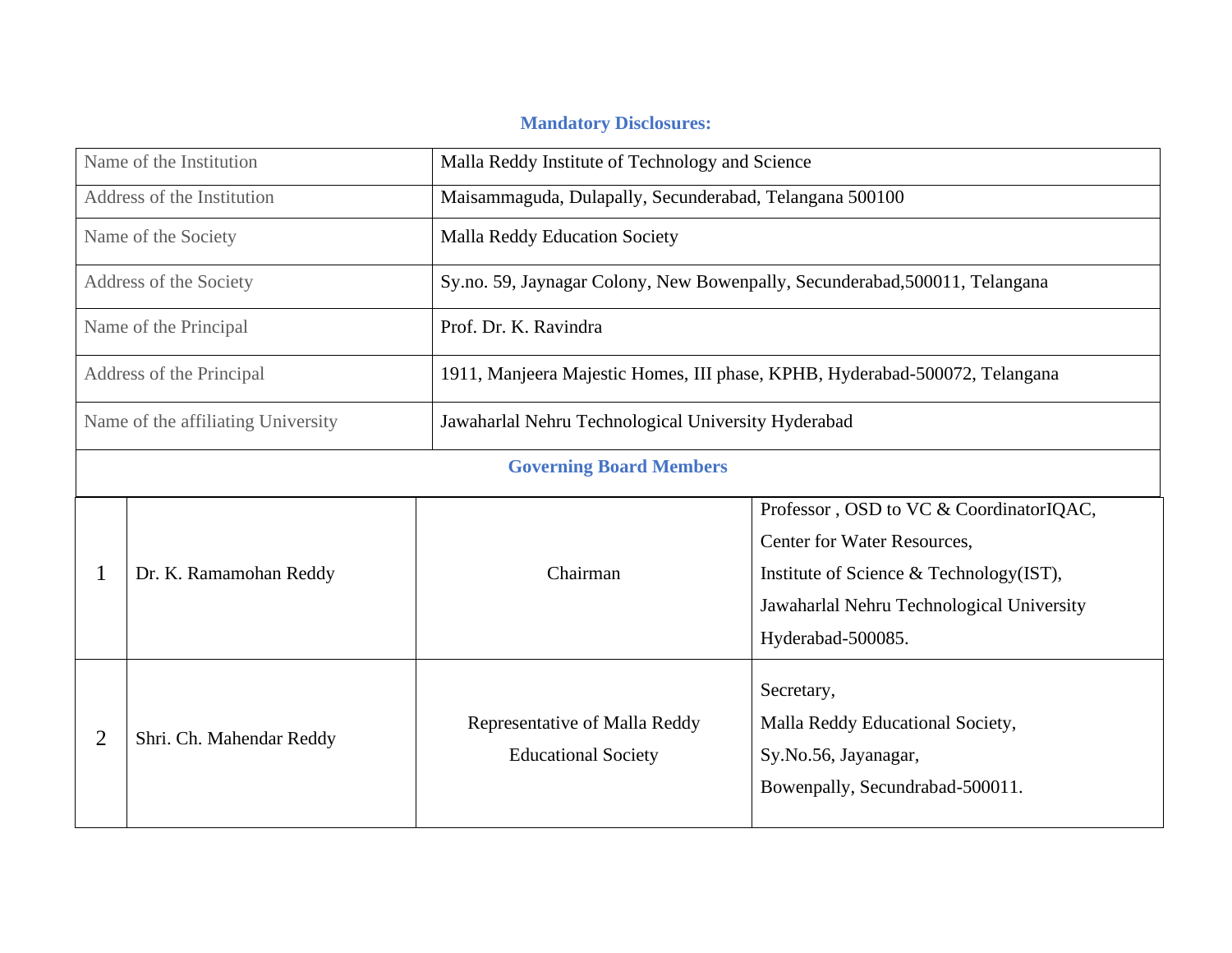| 3 | Dr. Ch. Bhadra Reddy    | Representative of Malla Reddy<br><b>Educational Society</b> | Chairman,<br>Malla Reddy Educational Society,<br>Sy.No.56, Jayanagar,<br>Bowenpally, Secundrabad-500011. |
|---|-------------------------|-------------------------------------------------------------|----------------------------------------------------------------------------------------------------------|
| 4 | Shri. P. Praveen Reddy  | Representative of Malla Reddy<br><b>Educational Society</b> | Director (Academics),<br>Malla Reddy Group of Institutions.                                              |
| 5 | Smt. Ch. Shalini        | Representative of Malla Reddy<br><b>Educational Society</b> | Representative,<br>Malla Reddy Group of Institutions.                                                    |
| 6 | Dr. M. A. Srinivas      | Member Academic Excellence                                  | Professor, Head & BOS Chairman,<br>Dept. of Mathematics, JNTUH,<br>Hyderabad-500085.                     |
|   | Dr. B. Venkateswara Rao | <b>University Nominee</b>                                   | Professor in Water Resources,<br>JNTUH, Kukatpally, Hyderabad.                                           |
| 8 | Shri.Lalith Sharma      | Technologist                                                | Global Head - Talent Acquisition<br><b>Proarch It Solutions Private Limited</b><br>Hyderabad             |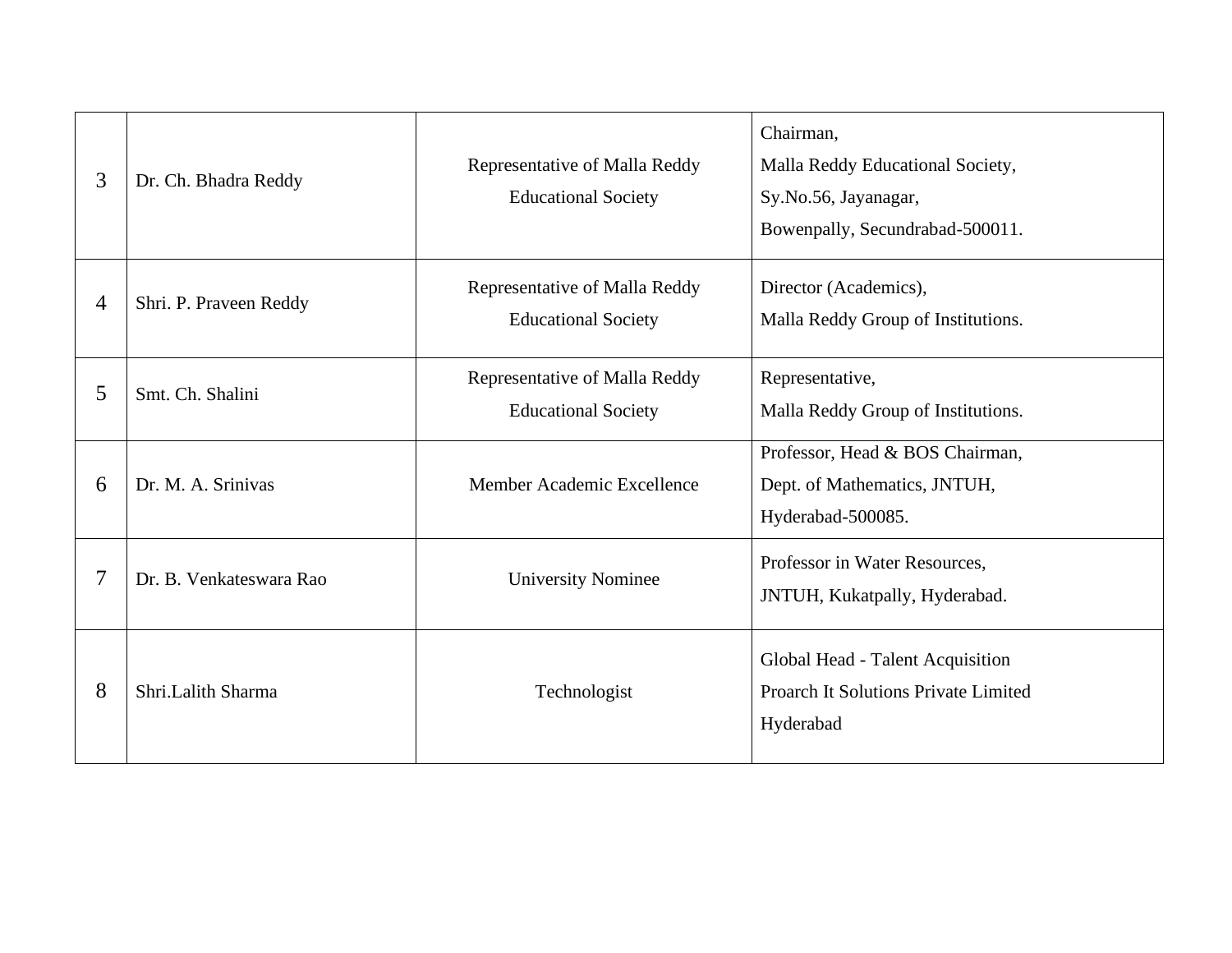| 9  | Shri.O.Venkateswarlu       | Industrialist             | Lasya Infotech<br>Secunderabad<br>Telengana                                                                                         |
|----|----------------------------|---------------------------|-------------------------------------------------------------------------------------------------------------------------------------|
| 10 | Dr. Dhiraj Sunehra         | <b>University Nominee</b> | Professor & Head, Electronics & Communication<br>Engineering,<br><b>JNTUH College of Engineering</b><br>Jagtial,                    |
| 11 | Nominee-AICTE              | Ex-officio                | Regional officer                                                                                                                    |
| 12 | <b>State Govt. Nominee</b> | Ex-officio                | Telangana,                                                                                                                          |
| 13 | Dr. K. Ravindra            | <b>Member Secretary</b>   | Principal,<br>Malla Reddy Institute of Technology & Science,<br>Maisammaguda, Dhulapally,<br>Secundrabad-500100,<br>R. R. Dist.     |
| 14 | Dr. S. Nagaveni            | Member                    | Professor, H&S,<br>Malla Reddy Institute of Technology & Science,<br>Maisammaguda, Dhulapally,<br>Secundrabad-500100,<br>R. R. Dist |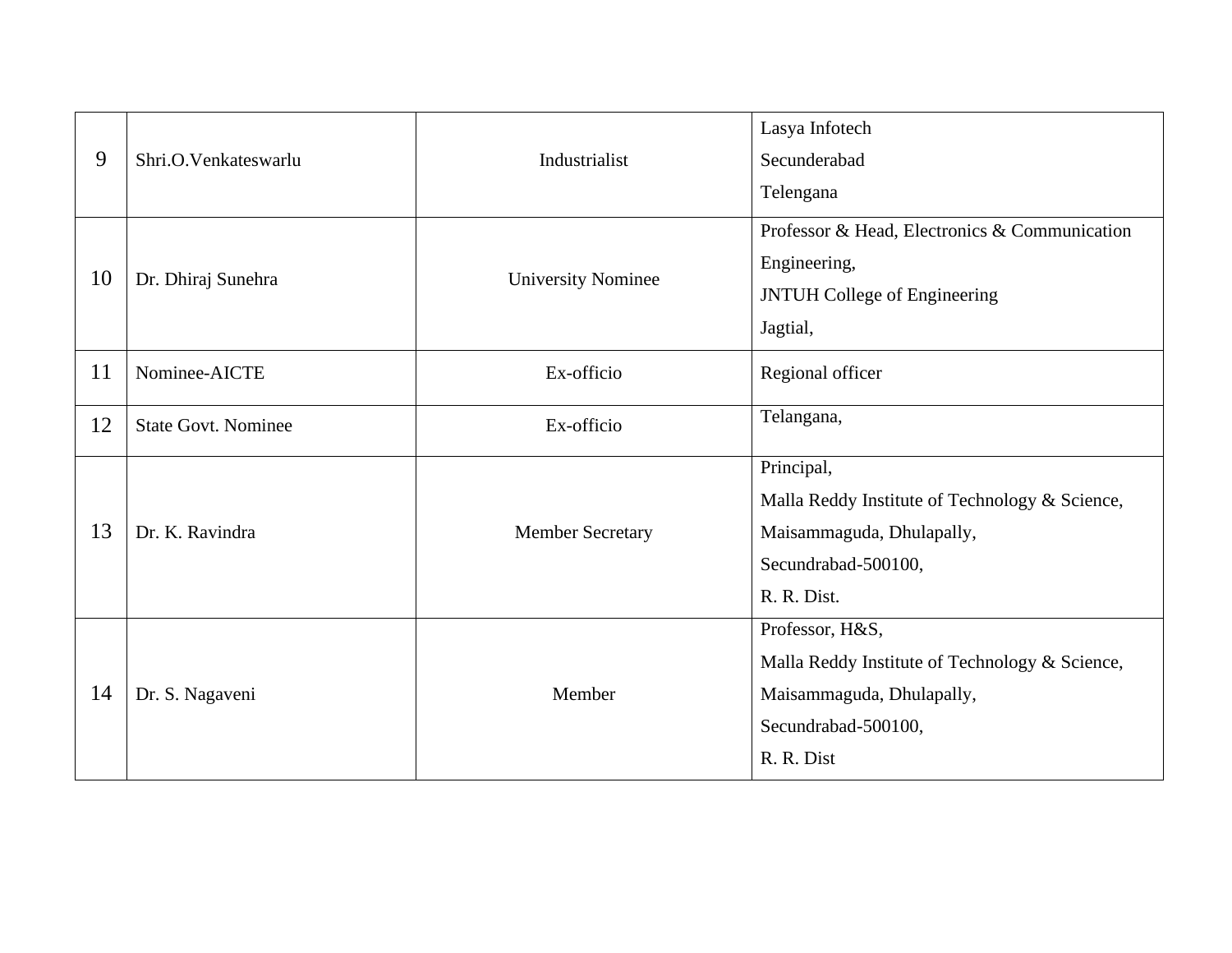|                |                    |                               | Assoc. Professor, H&S,                                     |
|----------------|--------------------|-------------------------------|------------------------------------------------------------|
| 15             |                    |                               | Malla Reddy Institute of Technology & Science,             |
|                | Mrs. P. Manjusha   | Member                        | Maisammaguda, Dhulapally,                                  |
|                |                    |                               | Secundrabad-500100,                                        |
|                |                    |                               | R. R. Dist.                                                |
|                |                    | <b>Academic Advisory Body</b> |                                                            |
|                |                    |                               | Principal,                                                 |
|                |                    |                               | Malla Reddy Institute of Technology & Science,             |
|                | Dr. K. Ravindra    | Principal                     | Maisammaguda, Dhulapally,                                  |
|                |                    |                               | Secundrabad-500100,                                        |
|                |                    |                               | R. R. Dist.                                                |
|                |                    |                               | Professor                                                  |
| $\overline{2}$ | Dr. L Pratap Reddy | Professor                     | Electronics & Communication Engineering                    |
|                |                    |                               | JNTUH College of Engineering Hyderabad                     |
|                |                    |                               | Professor                                                  |
|                |                    | Professor                     | Department of Electronics and Comm. Engg.,                 |
| 3              | Dr. Chandrasekhar  |                               | University College of Engineering,                         |
|                |                    |                               | Osmania University. Hyderabad-500007.<br>Telangana, India. |
|                |                    |                               |                                                            |
|                |                    |                               | Department of CSE                                          |
| 4              | Dr. Viswanathan    | HoD                           | Malla Reddy Institute of Technology & Science,             |
|                |                    |                               | Maisammaguda, Dhulapally,                                  |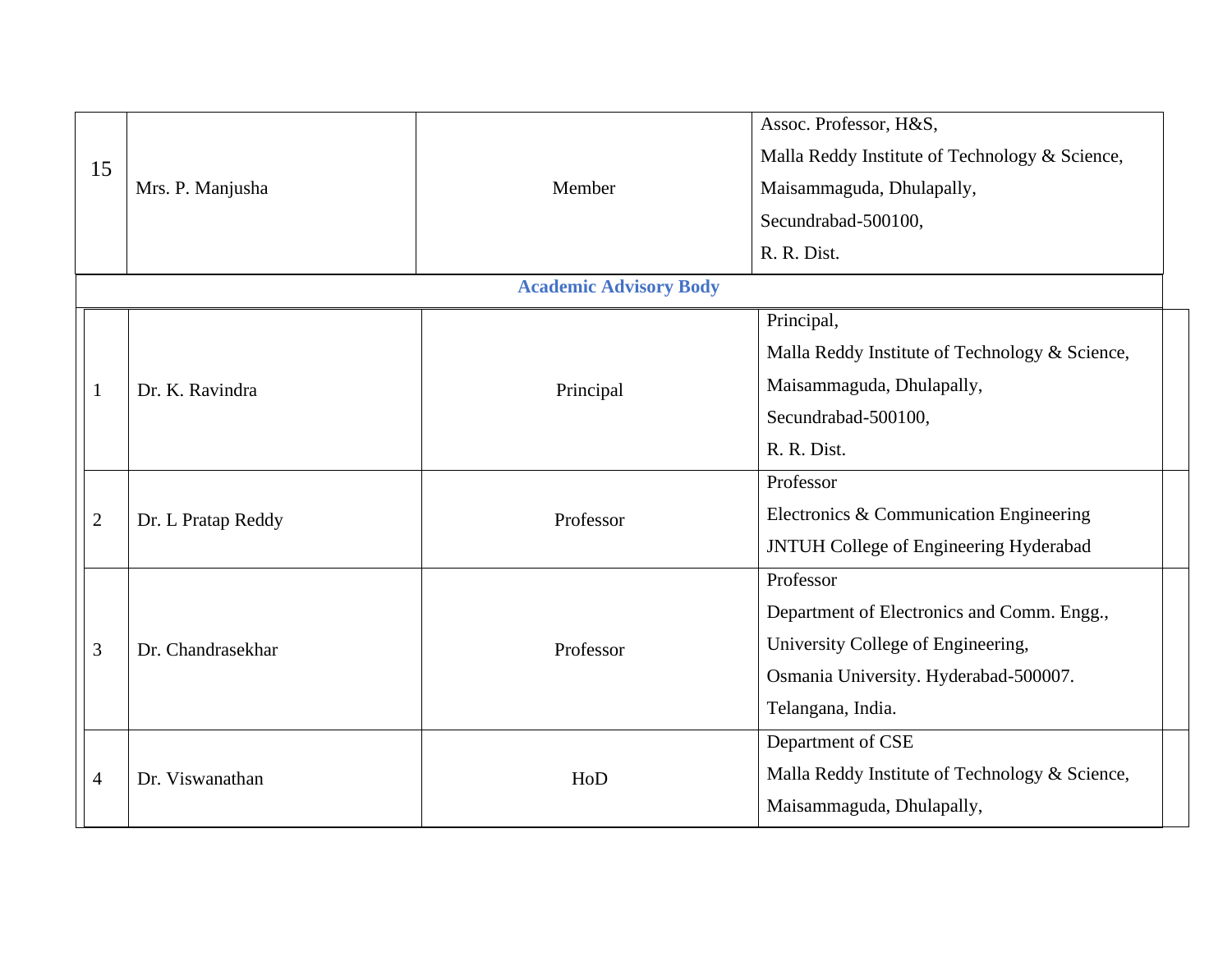|                |                                                                             |                          | Secundrabad-500100,                            |
|----------------|-----------------------------------------------------------------------------|--------------------------|------------------------------------------------|
|                |                                                                             |                          | R. R. Dist.                                    |
|                |                                                                             |                          | Department of IT                               |
|                |                                                                             |                          | Malla Reddy Institute of Technology & Science, |
| 5              | Dr. Vignesh                                                                 | HoD                      | Maisammaguda, Dhulapally,                      |
|                |                                                                             |                          | Secundrabad-500100,                            |
|                |                                                                             |                          | R. R. Dist.                                    |
|                |                                                                             |                          | Department of ECE                              |
|                |                                                                             |                          | Malla Reddy Institute of Technology & Science, |
| 6              | Dr. S. Kannan                                                               | Professor                | Maisammaguda, Dhulapally,                      |
|                |                                                                             |                          | Secundrabad-500100,                            |
|                |                                                                             |                          | R. R. Dist.                                    |
|                |                                                                             |                          | Exam Cell In charge                            |
|                |                                                                             |                          | Malla Reddy Institute of Technology & Science, |
| $\overline{7}$ | Maisammaguda, Dhulapally,<br>Prof B.Mohan Kumar<br>HoD                      |                          |                                                |
|                |                                                                             |                          | Secundrabad-500100,                            |
|                |                                                                             |                          | R. R. Dist.                                    |
|                | <b>Frequently of the Board Meeting and</b><br><b>Academic Advisory Body</b> | At least twice in a year |                                                |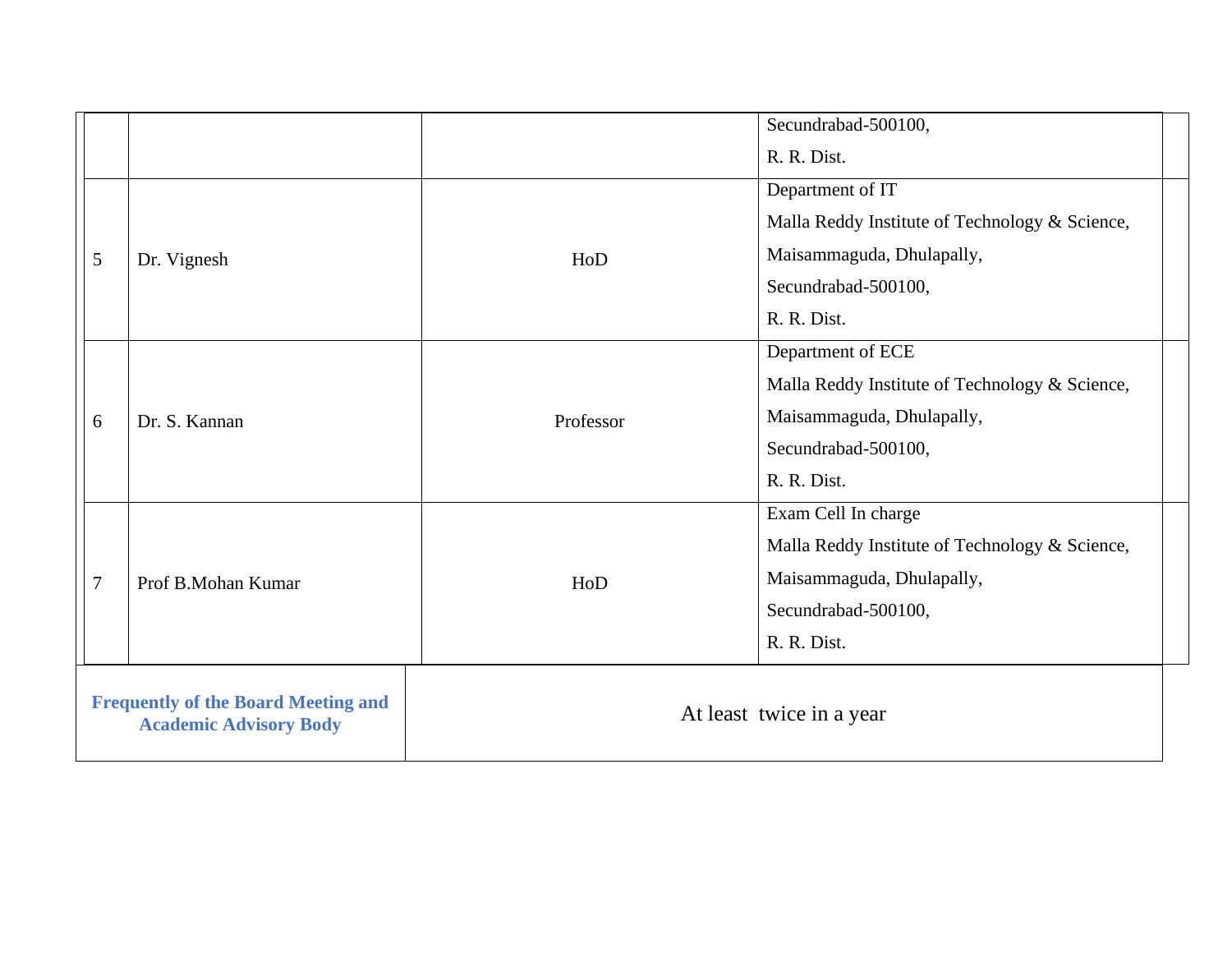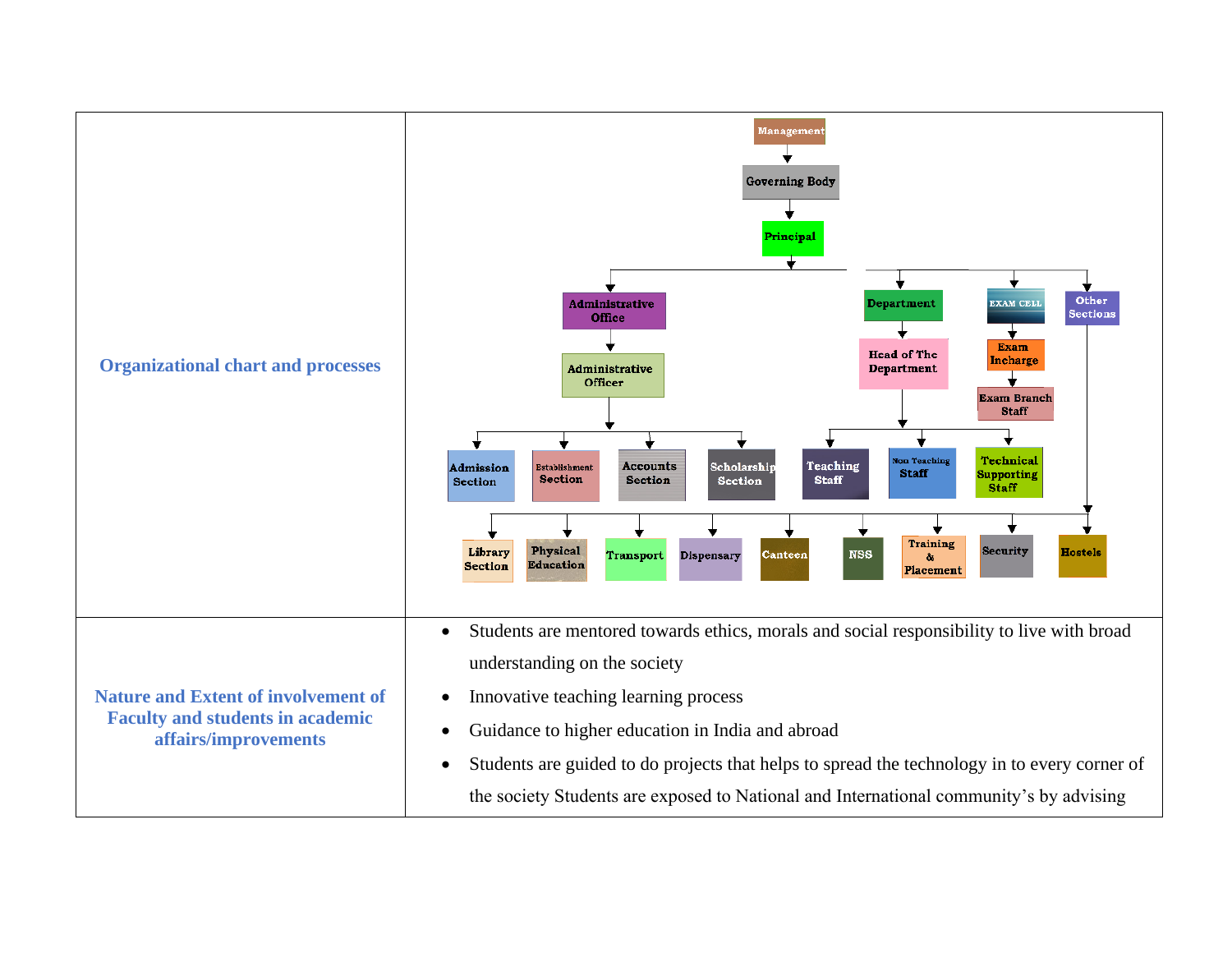|                                          | them to participate in certain conferences through webinars                                            |  |  |  |
|------------------------------------------|--------------------------------------------------------------------------------------------------------|--|--|--|
|                                          | Implementation of sustainability measures<br>$\bullet$                                                 |  |  |  |
|                                          | Extending the facilities to the community through extension activities<br>$\bullet$                    |  |  |  |
|                                          | Stakeholders of the Institute especially students are encouraged to participate in the                 |  |  |  |
|                                          | Institute Management through their memberships in various committees.                                  |  |  |  |
|                                          | The Institute has been conducting Faculty Development Programs<br>$\bullet$                            |  |  |  |
|                                          | The Internal Quality Assurance Cell [IQAC] and Academic Audit Committee (AAC) are<br>$\bullet$         |  |  |  |
|                                          | instrumental in enhancing and assuring the quality of teaching and learning in the Institute           |  |  |  |
|                                          | Implementation of Internal and external Academic and Administrative audit<br>$\bullet$                 |  |  |  |
|                                          | Annual Self Appraisal for faculty is in practice<br>$\bullet$                                          |  |  |  |
|                                          | The Institute has active and vibrant Governance and Leadership policies which are pivotal              |  |  |  |
|                                          | for promoting and upholding the standards and quality of the Institute.                                |  |  |  |
|                                          |                                                                                                        |  |  |  |
|                                          | The institute has a well established hierarchical system for effective implementation of the           |  |  |  |
|                                          | institutional goals stipulated in the Vision and the Mission. Institute quality policy is an Effective |  |  |  |
|                                          | Source of Technical Manpower for the Nation and to contribute to the growth of the Nation by           |  |  |  |
| <b>Mechanism/Norms and Procedure for</b> | constantly upgrading the quality of Technical Education by meeting the challenging needs of the        |  |  |  |
| democratic/good Governance               | society and effectively coordinating the activities of the Staff, rural and urban Students and the     |  |  |  |
|                                          | industry while keeping the ethical and moral standards required.                                       |  |  |  |
|                                          | The Principal is the Academic and Administrative Head of the Institute, is supported by                |  |  |  |
|                                          | Deans, Heads of the Departments, IQAC coordinator, Accounts Officers, and Conveners of                 |  |  |  |
|                                          | various Institute level Committees. The Academic and administrative aspects of the institute have      |  |  |  |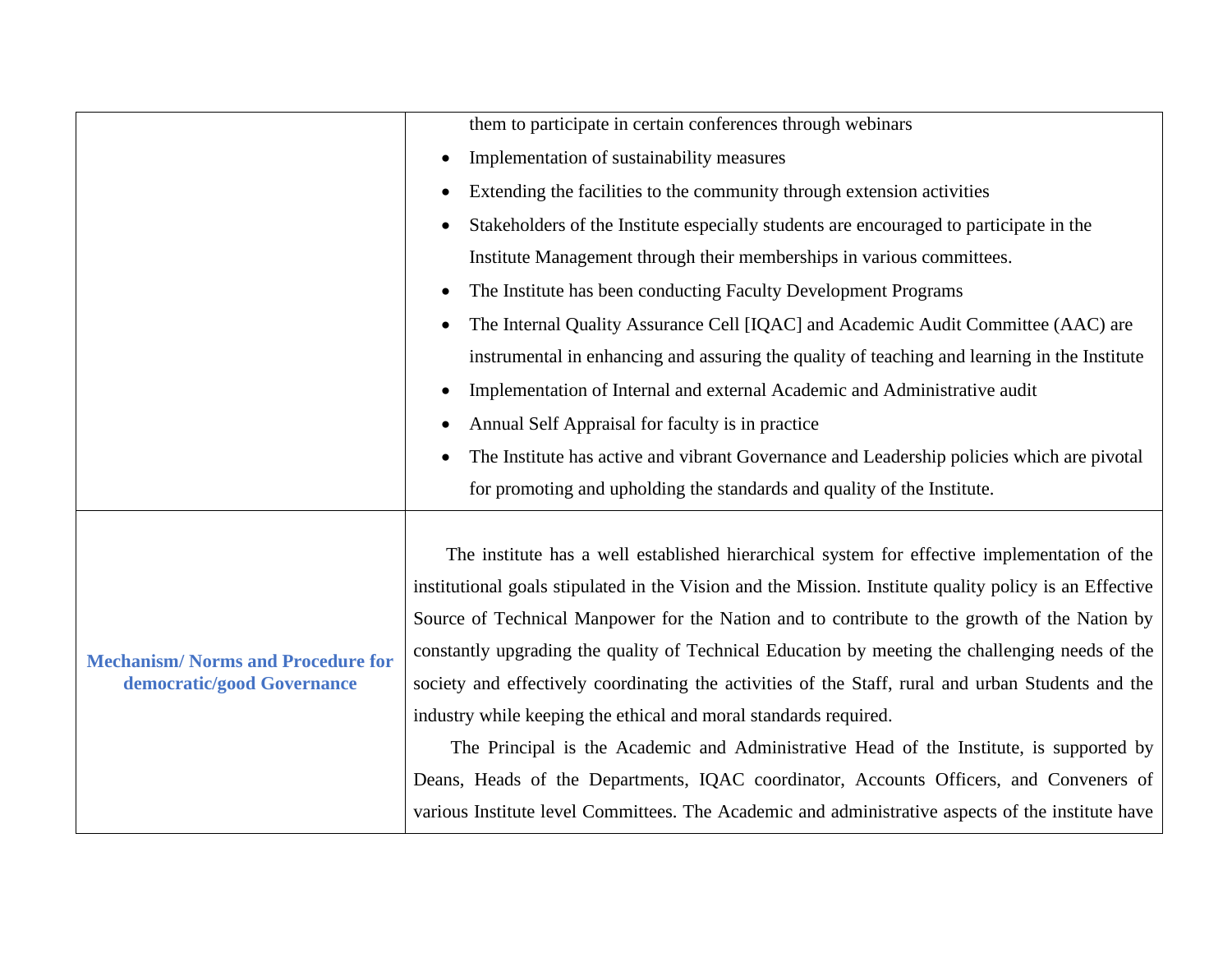been driven by different committees in force. Periodical meetings of committees will be held to discuss the fulfillment of the resolution made in the previous meetings and to propose action plan for future run of the institute. The Institute's Policies, Strategy, Resources, as well as Operations and Quality Assurance later to the different facets of the Institute, viz. Academics, Research, Innovation and Entrepreneurship, and social Responsibility with Global Vision. The institute's hierarchy as well as functioning of various bodies is presented in the additional information attached.

 The role and involvement of faculty members as well as students and other stake holders are also included in additional information. There is a system of dissemination of powers and duties across the members of the institute which makes the faculty and students to feel their involvement in the day to day organization of the institute. The Governing body of the institute is the supreme authority to formulate the policies and plan the activities in the institution in an academic year.

 The Heads of various departments will receive the grants from the management for the resolutions made by the Governing body through the Head of institute. Faculty members as well as students are included as members of all committees which are responsible for taking care of tasks related to different cells, departments, library etc. This ensures decentralization of powers to maximum percentage of faculty and student members. The members always takes vision and mission of the institute as a reference while developing strategies for curricular aspects, governance, research related activities, inclusion of cross cutting issues into curriculum etc.

Student feedback is very important at each level because majority of the outcomes are predominantly related to the academic performance of the students. We have very effective feedback mechanism in our institution

**Student Feedback on Institutional Governance/Faculty performance**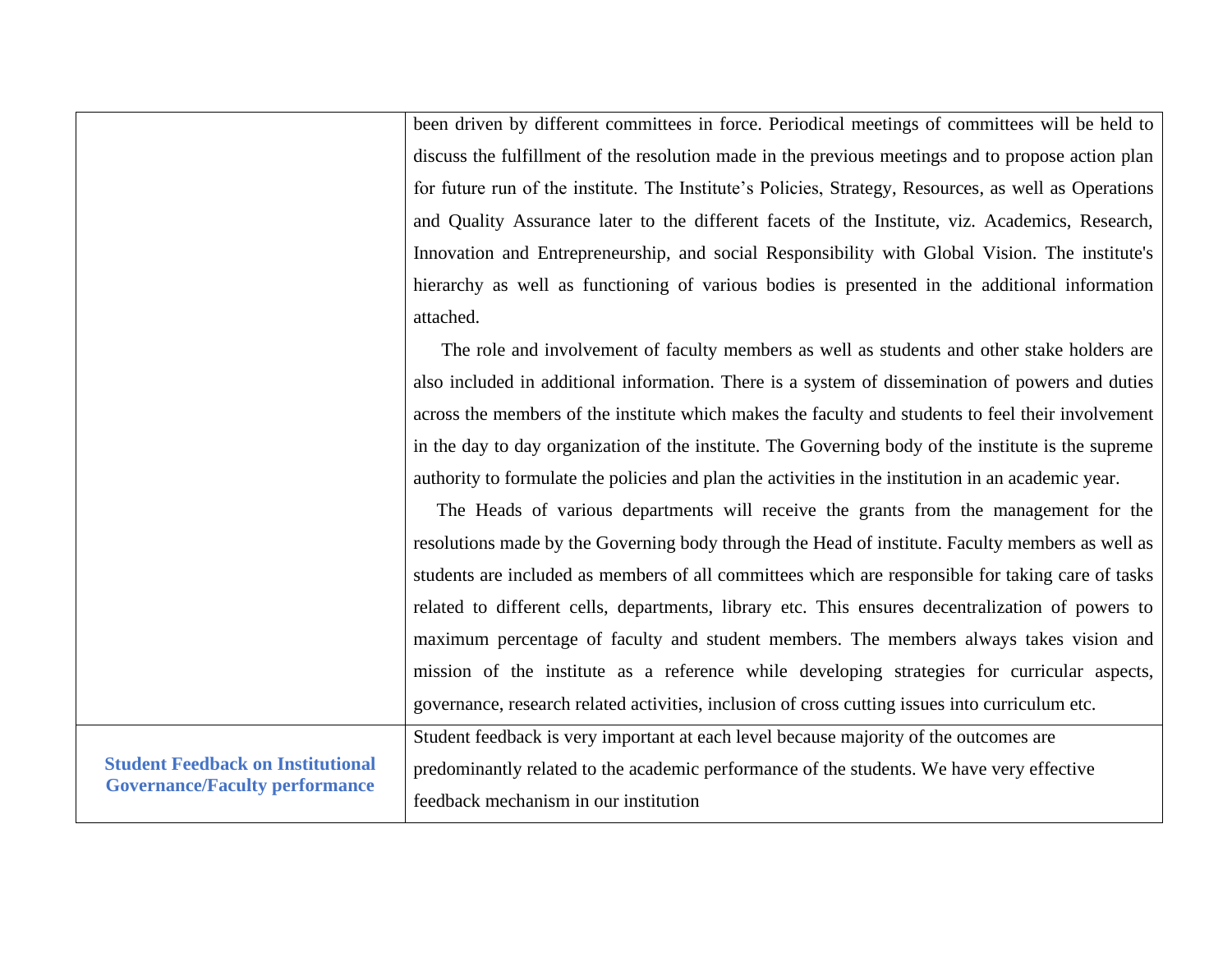|                                          | http://www.mrits.ac.in/stkfbb.php                                                                                                                                                                                                                                                                                                                                                                                                                                                                                                                                                                                                                                                                                                                                                                                                                                                                                                                                                                                                                                                                                             |  |  |  |  |
|------------------------------------------|-------------------------------------------------------------------------------------------------------------------------------------------------------------------------------------------------------------------------------------------------------------------------------------------------------------------------------------------------------------------------------------------------------------------------------------------------------------------------------------------------------------------------------------------------------------------------------------------------------------------------------------------------------------------------------------------------------------------------------------------------------------------------------------------------------------------------------------------------------------------------------------------------------------------------------------------------------------------------------------------------------------------------------------------------------------------------------------------------------------------------------|--|--|--|--|
|                                          | As per JNTUH directions, Students Grievances Redressel Committee (SGRC) has been re-<br>constituted to enquire the complaints received from the aggrieved students including ragging or<br>staff of the college and to recommend to the Ombudsman and Chairman through the Principal of<br>the college, the penalty to be imposed. The members of the committee are as follows:<br>https://mrits.edugrievance.com/<br>Members from Affiliating University:<br>1. Dr. Jagannath Jetty, Professor of Geology (Retd), OU Ombudsman<br>2. Rector, JNTUH Chairman<br>3. Director, Academic & Planning, JNTUH Member<br>4. Dr. A. Damodaram, Prof. of CSE & Director, SIT, JNTUH Member<br>5. Dr. M. Madhavi Latha, Prof. of ECE, JNTUH Member<br><b>Faculty, staff and students</b><br>6. Director, University Academic Audit Cell, JNTUH Member<br>Members from Institution:<br>7. Dr. K. Ravindra, Principal, MRITS<br>Chairperson<br>8. Dr. A. Nagaraju, Assoc. Prof. H&S Convenor<br>9. Dr. G. Anand, Vice Principal cum HOD, CE Member<br>10. Prof. K. Y. Srinivas, HOD, ECE Member<br>11. Dr. A Viswanathan, HOD, CSE Member |  |  |  |  |
|                                          |                                                                                                                                                                                                                                                                                                                                                                                                                                                                                                                                                                                                                                                                                                                                                                                                                                                                                                                                                                                                                                                                                                                               |  |  |  |  |
|                                          |                                                                                                                                                                                                                                                                                                                                                                                                                                                                                                                                                                                                                                                                                                                                                                                                                                                                                                                                                                                                                                                                                                                               |  |  |  |  |
|                                          |                                                                                                                                                                                                                                                                                                                                                                                                                                                                                                                                                                                                                                                                                                                                                                                                                                                                                                                                                                                                                                                                                                                               |  |  |  |  |
|                                          |                                                                                                                                                                                                                                                                                                                                                                                                                                                                                                                                                                                                                                                                                                                                                                                                                                                                                                                                                                                                                                                                                                                               |  |  |  |  |
|                                          |                                                                                                                                                                                                                                                                                                                                                                                                                                                                                                                                                                                                                                                                                                                                                                                                                                                                                                                                                                                                                                                                                                                               |  |  |  |  |
|                                          |                                                                                                                                                                                                                                                                                                                                                                                                                                                                                                                                                                                                                                                                                                                                                                                                                                                                                                                                                                                                                                                                                                                               |  |  |  |  |
|                                          |                                                                                                                                                                                                                                                                                                                                                                                                                                                                                                                                                                                                                                                                                                                                                                                                                                                                                                                                                                                                                                                                                                                               |  |  |  |  |
|                                          |                                                                                                                                                                                                                                                                                                                                                                                                                                                                                                                                                                                                                                                                                                                                                                                                                                                                                                                                                                                                                                                                                                                               |  |  |  |  |
|                                          |                                                                                                                                                                                                                                                                                                                                                                                                                                                                                                                                                                                                                                                                                                                                                                                                                                                                                                                                                                                                                                                                                                                               |  |  |  |  |
| <b>Grievance Redressal mechanism for</b> |                                                                                                                                                                                                                                                                                                                                                                                                                                                                                                                                                                                                                                                                                                                                                                                                                                                                                                                                                                                                                                                                                                                               |  |  |  |  |
|                                          |                                                                                                                                                                                                                                                                                                                                                                                                                                                                                                                                                                                                                                                                                                                                                                                                                                                                                                                                                                                                                                                                                                                               |  |  |  |  |
|                                          |                                                                                                                                                                                                                                                                                                                                                                                                                                                                                                                                                                                                                                                                                                                                                                                                                                                                                                                                                                                                                                                                                                                               |  |  |  |  |
|                                          |                                                                                                                                                                                                                                                                                                                                                                                                                                                                                                                                                                                                                                                                                                                                                                                                                                                                                                                                                                                                                                                                                                                               |  |  |  |  |
|                                          |                                                                                                                                                                                                                                                                                                                                                                                                                                                                                                                                                                                                                                                                                                                                                                                                                                                                                                                                                                                                                                                                                                                               |  |  |  |  |
|                                          |                                                                                                                                                                                                                                                                                                                                                                                                                                                                                                                                                                                                                                                                                                                                                                                                                                                                                                                                                                                                                                                                                                                               |  |  |  |  |
|                                          |                                                                                                                                                                                                                                                                                                                                                                                                                                                                                                                                                                                                                                                                                                                                                                                                                                                                                                                                                                                                                                                                                                                               |  |  |  |  |
|                                          |                                                                                                                                                                                                                                                                                                                                                                                                                                                                                                                                                                                                                                                                                                                                                                                                                                                                                                                                                                                                                                                                                                                               |  |  |  |  |
|                                          | 12. Dr. J Vignesh, HOD, IT Member                                                                                                                                                                                                                                                                                                                                                                                                                                                                                                                                                                                                                                                                                                                                                                                                                                                                                                                                                                                                                                                                                             |  |  |  |  |
|                                          | 13. Prof. B. Mohan Kumar, HOD, H&S Member                                                                                                                                                                                                                                                                                                                                                                                                                                                                                                                                                                                                                                                                                                                                                                                                                                                                                                                                                                                                                                                                                     |  |  |  |  |
|                                          | 14. Mrs. P Manjusha, Coordinator, AAA cum Assoc. Prof., H&S Member                                                                                                                                                                                                                                                                                                                                                                                                                                                                                                                                                                                                                                                                                                                                                                                                                                                                                                                                                                                                                                                            |  |  |  |  |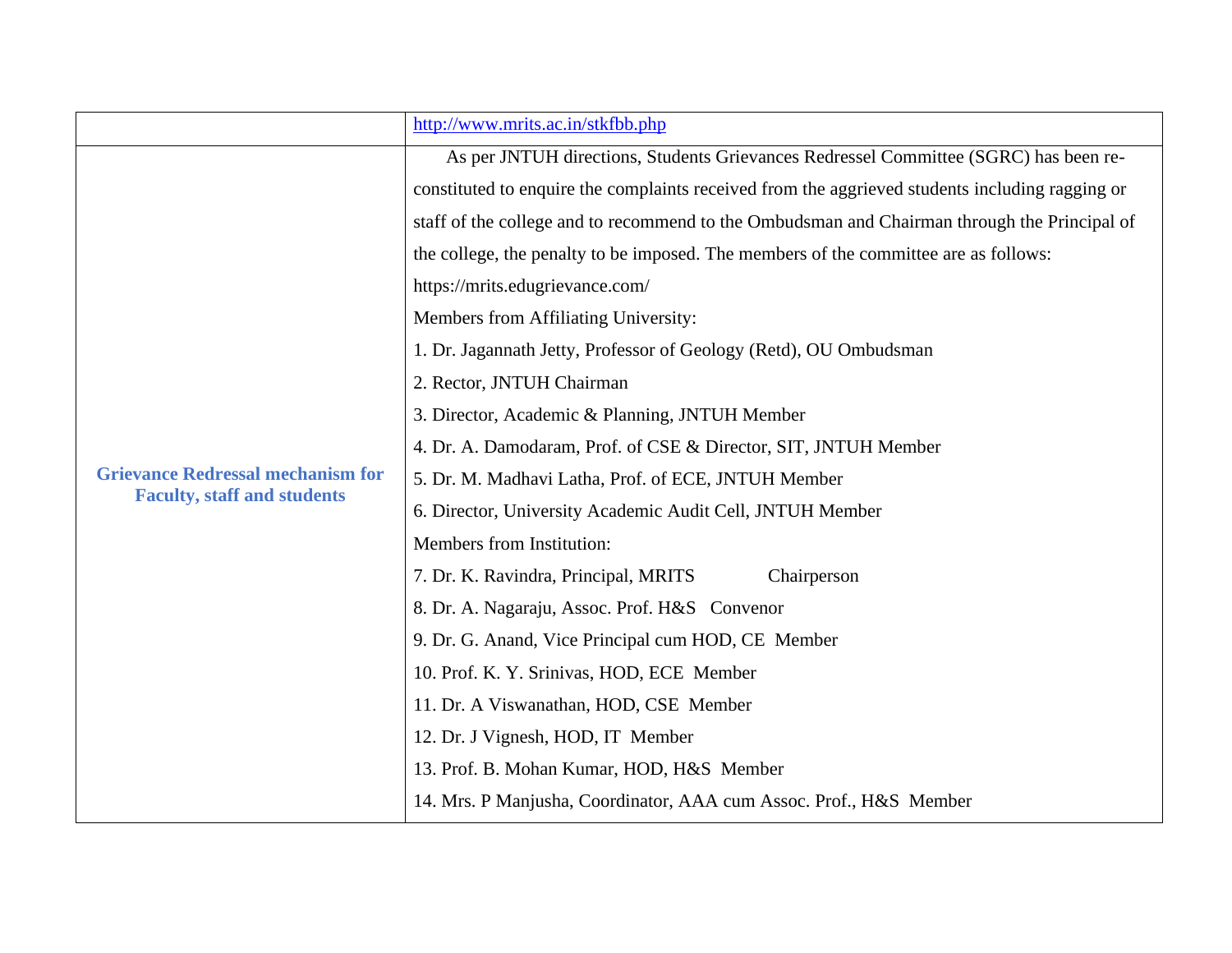|                               | 16. Ms. Chandana Snigdha Muppaneni (18S11A04C5) Special Invitee                              |                       |  |  |  |
|-------------------------------|----------------------------------------------------------------------------------------------|-----------------------|--|--|--|
|                               | 17. Mr. Kiran Aritikatla (18S11A04D6) Special Invitee                                        |                       |  |  |  |
|                               |                                                                                              |                       |  |  |  |
|                               | Sub: Constitution of Anti-ragging committee-reg.                                             |                       |  |  |  |
|                               | You are all aware that "THE RAGGING IS BANNED IN EDUCATIONAL                                 |                       |  |  |  |
|                               | INSTITUTIONS". However, based on the recommendations from the Supreme Court, AICTE,          |                       |  |  |  |
|                               | Govt. of Telangana and JNTUH, Hyderabad, the precautionary measures are to be taken to vigil |                       |  |  |  |
|                               | and to monitor the act of ragging at the institution level to eradicate it.                  |                       |  |  |  |
|                               | In this connection, this is to inform to all the members of the college that an "ANTI-       |                       |  |  |  |
|                               | RAGGING COMMITTEE" has been constituted in our college with following teams.                 |                       |  |  |  |
|                               | 1. Dr. K. Ravindra, Principal as the CHAIRMAN for all the teams (9348161221)                 |                       |  |  |  |
|                               | 2. Dr. Anand Govindaraju, Vice-Principal as the Vice-Chairman for all teams (9989168444)     |                       |  |  |  |
| <b>Anti-Ragging Committee</b> | <b>Quick Action Committee:</b>                                                               |                       |  |  |  |
|                               | Dr. A Viswanathan, Head, CSE Department (9952600888)<br>$\bullet$                            |                       |  |  |  |
|                               | Mr. B Mohan Kumar, Head, H&S Department (9441234374)<br>$\bullet$                            |                       |  |  |  |
|                               | Mr. K Y Srinivas, Head, ECE Department (7386116984)<br>٠                                     |                       |  |  |  |
|                               | Dr. Anand Govindaraju, Head, CE Department (9989168444)                                      |                       |  |  |  |
|                               | Mr. Venkata Narayana Kapa, Physical Director (8143111587)<br>$\bullet$                       |                       |  |  |  |
|                               | <b>Team 1: CE Department</b>                                                                 |                       |  |  |  |
|                               | Mrs. NVVSSL Shilpa Devi, Asst.Prof., CE                                                      | CONVENER (9505463355) |  |  |  |
|                               | Mr. S N Pavan Kumar, Asst.Prof., CE<br>$\bullet$                                             | MEMBER (8050401076)   |  |  |  |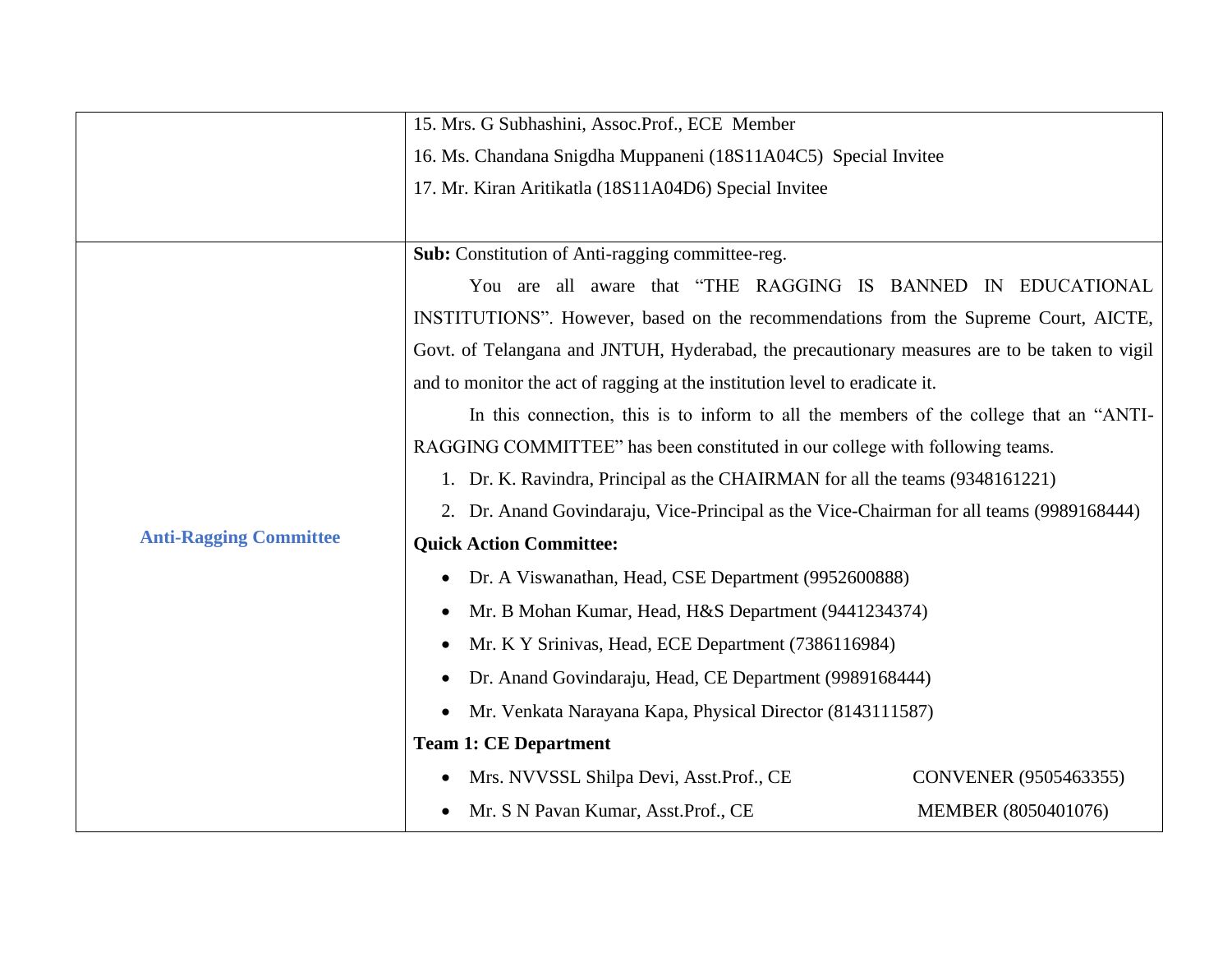| Mrs. B Gayatri, Asst.Prof., CE<br>$\bullet$           | MEMBER (9177259789)   |
|-------------------------------------------------------|-----------------------|
| Mr. P Sandeep Chandra, Asst.Prof., CE.<br>$\bullet$   | MEMBER (8125023443)   |
| Mr. M Gnanendra Babu, Asst.Prof., CE<br>$\bullet$     | MEMBER (9966433554)   |
| <b>Team 2: CSE/IT/CS/AIML/DS Departments</b>          |                       |
| Dr. J Vignesh, Head, IT<br>$\bullet$                  | CONVENER (8106193443) |
| Mrs. T Keerthi, Asst.Prof., CSE<br>$\bullet$          | MEMBER (8985828073)   |
| Mrs. K Mamatha, Asst.Prof., CSE<br>$\bullet$          | MEMBER (7702218057)   |
| Mrs. V Mamatha, Asst.Prof., CSE<br>$\bullet$          | MEMBER (9652494561)   |
| Mr. A Srinivas, Asst.Prof., CSE<br>$\bullet$          | MEMBER (9948069963)   |
| Mr. G Vikram, Asst.Prof., CSE<br>$\bullet$            | MEMBER (7396461343)   |
| Mr. T Mahesh, Asst.Prof., CSE<br>$\bullet$            | MEMBER (9618986656)   |
| Mr. B Ramavath, Assoc.Prof., IT<br>$\bullet$          | MEMBER (9866249653)   |
| Mr. G Ashok, Assoc.Prof., IT<br>$\bullet$             | MEMBER (9959567672)   |
| <b>Team 3: ECE Department</b>                         |                       |
| Dr. S Kannan, Professor, ECE<br>$\bullet$             | CONVENER (9944208525) |
| Mr. B Sampath, Assoc.Prof., ECE<br>$\bullet$          | MEMBER (9908302824)   |
| Mrs. R Prashanthi, Asst.Prof., ECE<br>$\bullet$       | MEMBER (9492885401)   |
| Mr. S Venuprasad, Assoc.Prof., ECE<br>$\bullet$       | MEMBER (9866061823)   |
| Mr. N Venkateshwara Rao, Asst.Prof., ECE<br>$\bullet$ | MEMBER (9985266986)   |
| <b>Team 4: H&amp;S Department</b>                     |                       |
| Dr. S Nagaveni, Assoc.Prof., Physics<br>$\bullet$     | CONVENER (7032223490) |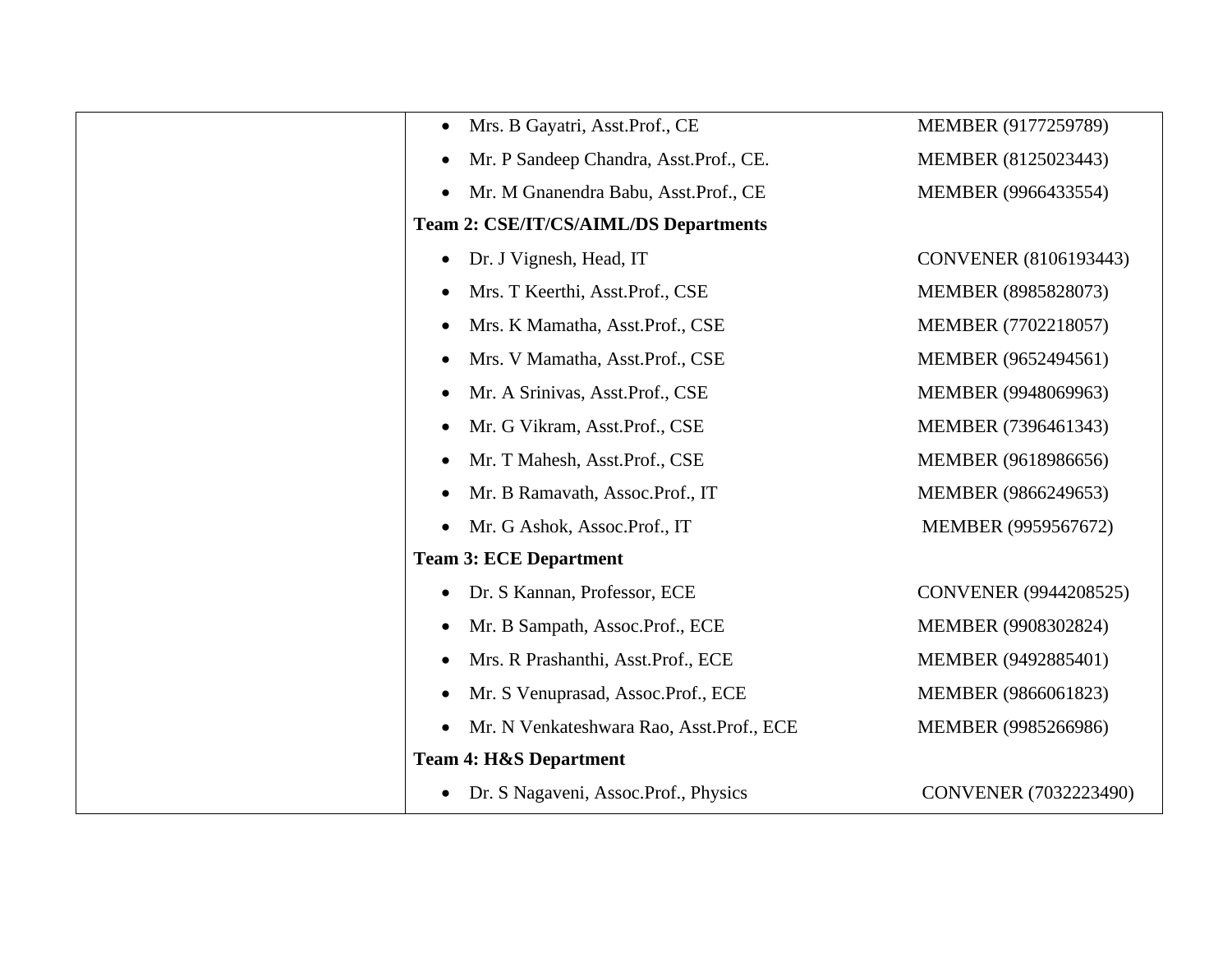| Mr. B Srinu, Asst.Prof., Chemistry                                                                     | MEMBER (9966181688)          |
|--------------------------------------------------------------------------------------------------------|------------------------------|
| Dr. T Rama Prasad, Assoc.Prof., Physics                                                                | MEMBER (8886921959)          |
| Mr. G Naga Chaitanya, Asst.Prof., ES<br>$\bullet$                                                      | MEMBER (8008968738)          |
| Mrs. A Srilakshmi, Asst.Prof., Maths<br>$\bullet$                                                      | MEMBER (9676995841)          |
| Dr. R Narasaiah, Asst.Prof., MBA<br>٠                                                                  | <b>CONVENER</b> (9652186435) |
| Mr. A Papa Rao, Asst.Prof., MBA<br>$\bullet$                                                           | MEMBER (9985857459)          |
| Team 6 (Ladies):                                                                                       |                              |
| Mrs. P Manjusha, Assoc.Prof, H&S                                                                       | CONVENER (9052135669)        |
| Mrs. G Subhashini, Assoc.Prof., ECE                                                                    | MEMBER (9948088929)          |
| Mrs. S Neelima, Asst. Prof., Chemistry<br>$\bullet$                                                    | MEMBER (8886832855)          |
| Mrs. S Shirisha, Asst.Prof., CSE<br>$\bullet$                                                          | MEMBER (9100664318)          |
| Mrs. G Mamatha, Asst.Prof., CSE<br>٠                                                                   | MEMBER (8121786036)          |
| Mrs. T Sai Kumari, Asst.Prof., IT                                                                      | MEMBER (8374079601)          |
| All the members, depending on their availability (free time), shall continuously move in               |                              |
| the college to monitor the situation inside the building, in the ground, in the canteen, in the buses, |                              |
| on the terrace etc. The committee members direct the students to their respective classes.             |                              |
| In case, if any of the committee members identifies an incident, the students may be                   |                              |
| properly advised, the group members can meet and advise the students, or the case can be brought       |                              |
| to the notice of Quick Action Committee (QAC) and finally QAC committee members shall                  |                              |
| present the case to the principal without fail. Any act of ragging observed by any member of the       |                              |
| college shall be brought to the notice of the Principal immediately. Depending on the severity of      |                              |
| the incident, appropriate action will be taken.                                                        |                              |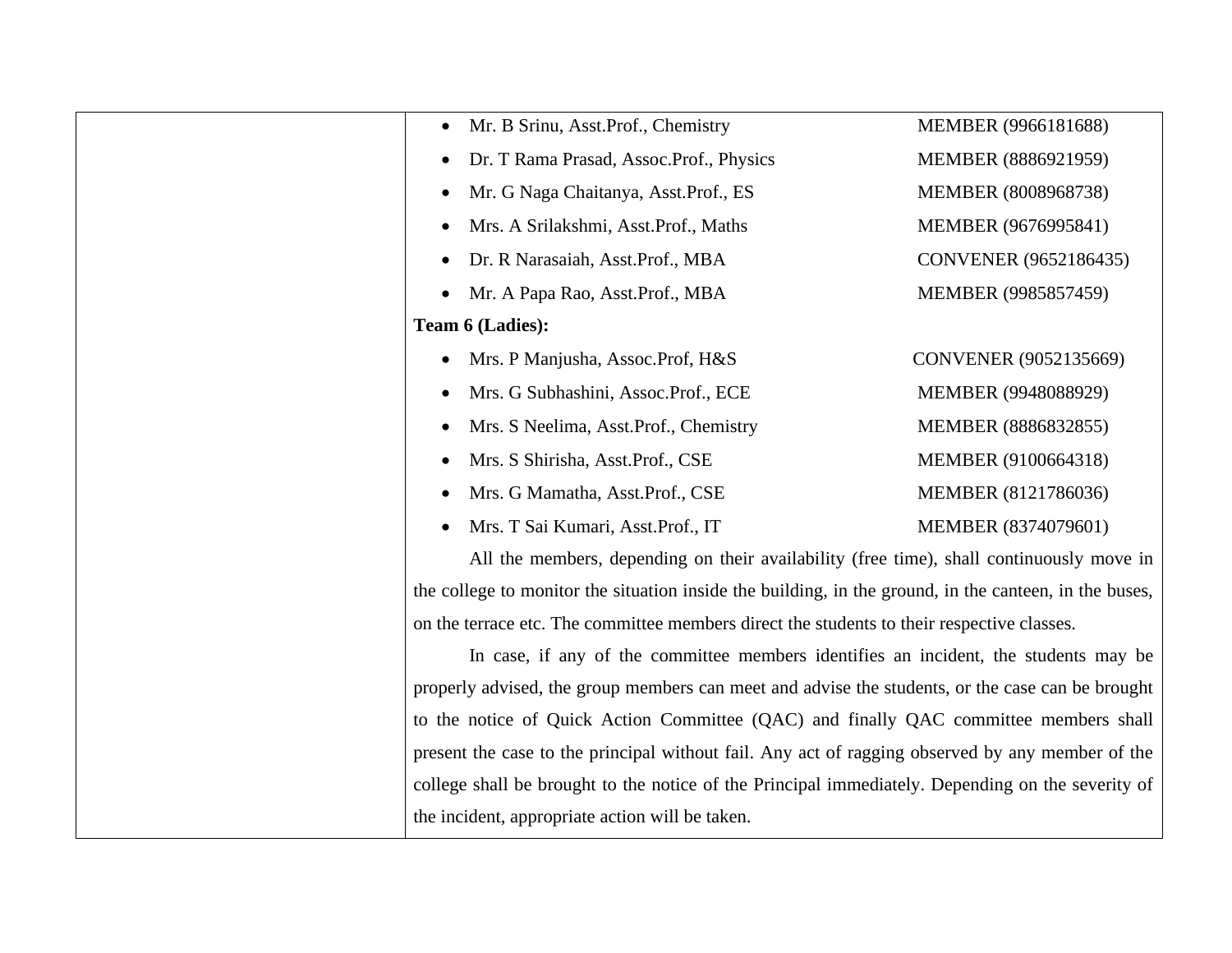|                                                             | Also, a committee comprising of students of all braches has been constituted and the names of the                                                               |                 |                                                                   |                    |                    |  |  |
|-------------------------------------------------------------|-----------------------------------------------------------------------------------------------------------------------------------------------------------------|-----------------|-------------------------------------------------------------------|--------------------|--------------------|--|--|
|                                                             | student members also.                                                                                                                                           |                 |                                                                   |                    |                    |  |  |
|                                                             | http://mrits.ac.in/fb.php                                                                                                                                       |                 |                                                                   |                    |                    |  |  |
|                                                             |                                                                                                                                                                 |                 |                                                                   |                    |                    |  |  |
| <b>Online Grievance Redressal</b><br><b>Mechanism</b>       |                                                                                                                                                                 |                 | https://mrits.edugrievance.com/                                   |                    |                    |  |  |
|                                                             |                                                                                                                                                                 |                 | Members from Affiliating University:                              |                    |                    |  |  |
|                                                             |                                                                                                                                                                 |                 | 1. Dr. Jagannath Jetty, Professor of Geology (Retd), OU Ombudsman |                    |                    |  |  |
|                                                             |                                                                                                                                                                 |                 | 2. Rector, JNTUH Chairman                                         |                    |                    |  |  |
| <b>Establishment of Grievance Redressal</b>                 |                                                                                                                                                                 |                 | 3. Director, Academic & Planning, JNTUH Member                    |                    |                    |  |  |
| <b>Committee in the Institution and</b>                     | 4. Dr. A. Damodaram, Prof. of CSE & Director, SIT, JNTUH Member                                                                                                 |                 |                                                                   |                    |                    |  |  |
| <b>Appointment of</b><br><b>OMBUDSMAN</b> by the University |                                                                                                                                                                 |                 | 5. Dr. M. Madhavi Latha, Prof. of ECE, JNTUH Member               |                    |                    |  |  |
|                                                             | 6. Director, University Academic Audit Cell, JNTUH Member                                                                                                       |                 |                                                                   |                    |                    |  |  |
|                                                             |                                                                                                                                                                 |                 |                                                                   |                    |                    |  |  |
|                                                             | https://mrits.ac.in/grievances-cell.php                                                                                                                         |                 |                                                                   |                    |                    |  |  |
|                                                             |                                                                                                                                                                 |                 |                                                                   |                    |                    |  |  |
|                                                             |                                                                                                                                                                 |                 |                                                                   |                    |                    |  |  |
|                                                             | An Internal Complaint Committee has been constituted to resolve any issues related to the<br>complaints received from staff and students. Position in Committee |                 |                                                                   |                    |                    |  |  |
|                                                             |                                                                                                                                                                 | Sn              | <b>Name</b>                                                       | <b>Designation</b> | <b>Position in</b> |  |  |
|                                                             |                                                                                                                                                                 | $\bf{0}$        |                                                                   |                    | <b>Committee</b>   |  |  |
| <b>Establishment of Internal Complaint</b>                  |                                                                                                                                                                 |                 | Dr. K. Ravindra                                                   | Principal          | Chairman           |  |  |
| <b>Committee (ICC)</b>                                      |                                                                                                                                                                 | $\overline{2}$  | Dr. A Viswanathan                                                 | HOD, CSE           | Convener           |  |  |
|                                                             |                                                                                                                                                                 | 3               | Mr. K. Y. Srinivas                                                | HOD, ECE           | Member             |  |  |
|                                                             |                                                                                                                                                                 | 4               | Mr. B. Mohan Kumar                                                | HOD, H&S           | Member             |  |  |
|                                                             |                                                                                                                                                                 | $5\overline{)}$ | Dr. Anand Govindaraju                                             | Vice Principal cum | Member             |  |  |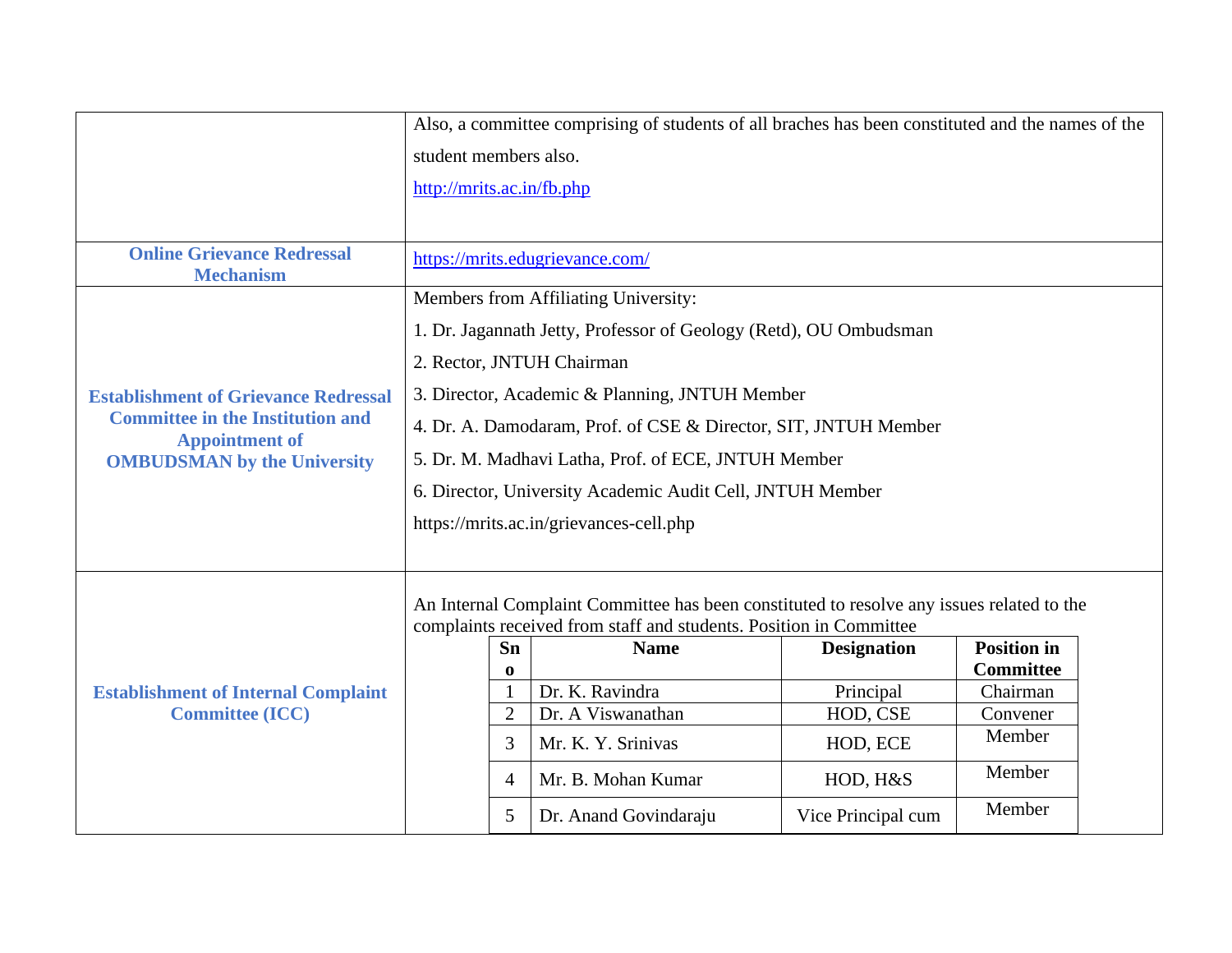|                 |    |                                                                                                                                                                                                                                       | HOD, CE                                      |                   |
|-----------------|----|---------------------------------------------------------------------------------------------------------------------------------------------------------------------------------------------------------------------------------------|----------------------------------------------|-------------------|
|                 | 6  | Mrs. P. Manjusha                                                                                                                                                                                                                      | Coordinator, AAA<br>cum Assoc. Prof.,<br>H&S | Member            |
|                 | 7  | Mr. Ch Hemantha Kumar                                                                                                                                                                                                                 | Non teaching<br>Faculty                      | Member            |
|                 | 8  | Mr. M Krishna Reddy                                                                                                                                                                                                                   | Non teaching<br>Faculty                      | Member            |
|                 | 9  | Ms. Chandana Snigdha<br>Muppaneni (18S11A04C5)                                                                                                                                                                                        | Student                                      | Student<br>Member |
|                 | 10 | Mr. Yashvanth J<br>(18S11A0559)                                                                                                                                                                                                       | Student                                      | Student<br>Member |
|                 | 11 | Mr. Neeraj Akhnoor<br>(18S11A1227)                                                                                                                                                                                                    | Student                                      | Student<br>Member |
|                 | 12 | Mr. Vamshikrishna Reddy<br>Gankidi (18S11A01G3)                                                                                                                                                                                       | Student                                      | Student<br>Member |
| further orders. |    | The committee is expected to identify the cause of the problem, interact with all involved<br>and recommend an action plan to the principal.<br>The above committee will come into force with immediate effect and will continue till |                                              |                   |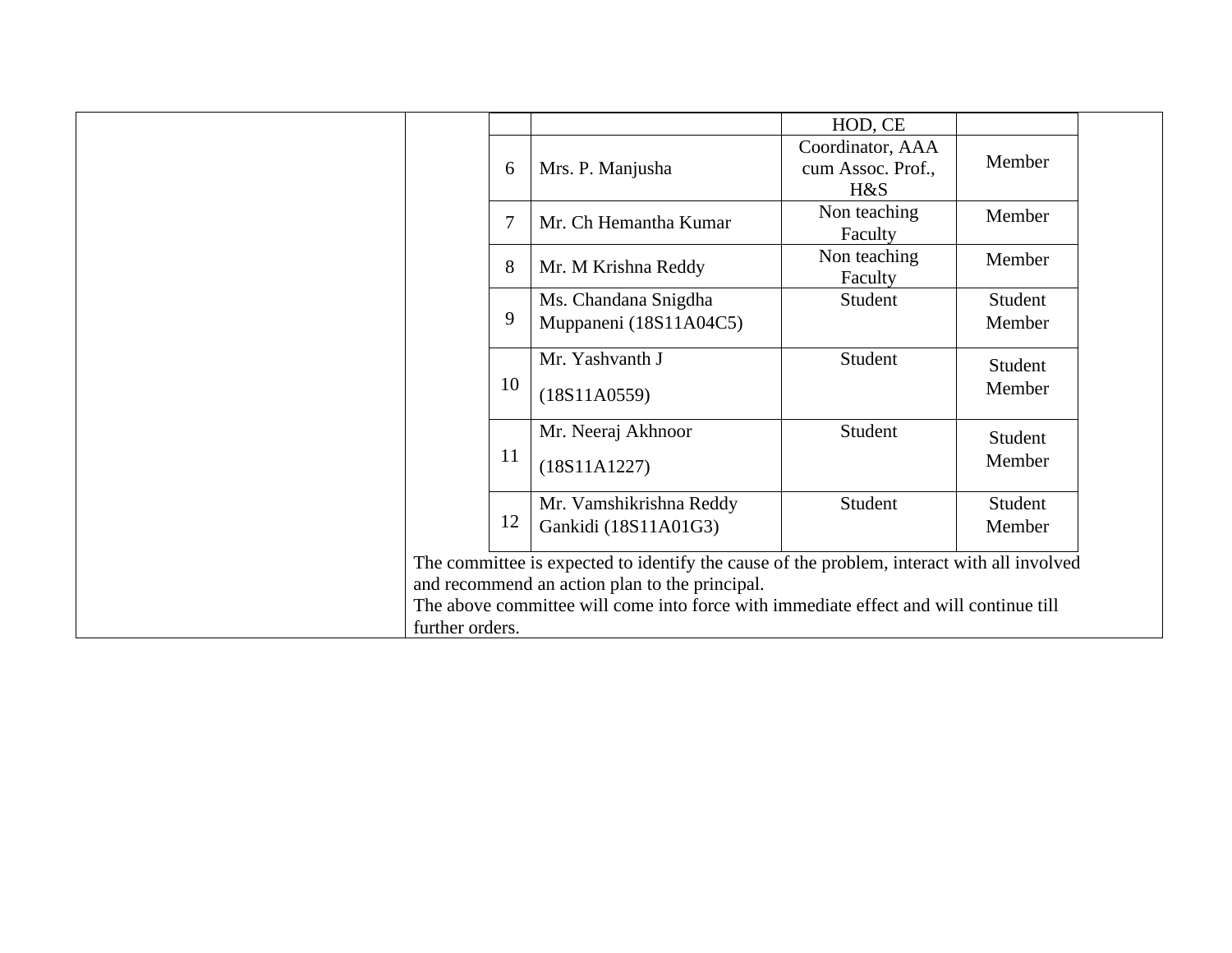|                                        |                                                                                                                                             |                                                                                             | A SC-ST Cell Committee has been constituted to deal with the issues and requirements of<br>SC/ST category staff and students. |                           |                                                                                               |  |  |
|----------------------------------------|---------------------------------------------------------------------------------------------------------------------------------------------|---------------------------------------------------------------------------------------------|-------------------------------------------------------------------------------------------------------------------------------|---------------------------|-----------------------------------------------------------------------------------------------|--|--|
|                                        |                                                                                                                                             | <b>Sno</b>                                                                                  | <b>Name</b>                                                                                                                   | <b>Designation</b>        | <b>Position in</b><br><b>Committee</b>                                                        |  |  |
|                                        |                                                                                                                                             |                                                                                             | Dr. K. Ravindra                                                                                                               | Principal                 | Chairman                                                                                      |  |  |
|                                        |                                                                                                                                             | $\overline{c}$                                                                              | Dr. Y Madhusekhar                                                                                                             | Assoc.Prof., CSE          | Convener                                                                                      |  |  |
|                                        |                                                                                                                                             | 3                                                                                           | Mr. M Narasimha                                                                                                               | Asst.Prof., CE            | Member                                                                                        |  |  |
|                                        |                                                                                                                                             | $\overline{4}$                                                                              | Mr. J Sunil                                                                                                                   | Asst.Prof., ECE           | Member                                                                                        |  |  |
|                                        |                                                                                                                                             | 5                                                                                           | Mrs. R Prashanthi                                                                                                             | Asst.Prof., ECE           | Member                                                                                        |  |  |
|                                        |                                                                                                                                             | 6                                                                                           | Mrs. G Mamatha                                                                                                                | Assoc.Prof., CSE          | Member                                                                                        |  |  |
| Establishment of Committee for SC/ST   |                                                                                                                                             | 7                                                                                           | Mr. P Subba Rao                                                                                                               | Assoc.Prof., H&S<br>(CSE) | Member                                                                                        |  |  |
|                                        |                                                                                                                                             | 8                                                                                           | Ms. Preethi Banoth<br>(18S11A01D7)                                                                                            | Student                   | <b>Student Member</b>                                                                         |  |  |
|                                        |                                                                                                                                             | 9                                                                                           | Mr. Thirupathi Bolle<br>(19S11A04G2)                                                                                          | Student                   | <b>Student Member</b>                                                                         |  |  |
|                                        |                                                                                                                                             | 10                                                                                          | Mr. Chiranjeevi A<br>(19S11A05D4)                                                                                             | Student                   | <b>Student Member</b>                                                                         |  |  |
|                                        |                                                                                                                                             | 11                                                                                          | Mr. Sujay Tadepalli<br>(18S11A1249)                                                                                           | Student                   | <b>Student Member</b>                                                                         |  |  |
|                                        | The above committee will come into force with immediate effect and will continue till<br>further orders.<br>https://mrits.edugrievance.com/ |                                                                                             |                                                                                                                               |                           |                                                                                               |  |  |
|                                        |                                                                                                                                             |                                                                                             | The Internal Quality Assurance Cell (IQAC) was inaugurated at MALLA REDDY                                                     |                           |                                                                                               |  |  |
|                                        | INSTITUTE OF TECHNOLOGY AND SCIENCE, Maisammaguda, Hyderabad on July 27, 2011                                                               |                                                                                             |                                                                                                                               |                           |                                                                                               |  |  |
| <b>Internal Quality Assurance Cell</b> |                                                                                                                                             |                                                                                             | by Dr. K Ravindra. The IQAC is located in the Room B1-G05, the Ground floor of BLOCK-1.                                       |                           |                                                                                               |  |  |
|                                        |                                                                                                                                             |                                                                                             |                                                                                                                               |                           | The Internal Quality Assurance Cell (IQAC) has been constituted with the following members to |  |  |
|                                        |                                                                                                                                             | develop a system for conscious, consistent and catalytic action to improve the academic and |                                                                                                                               |                           |                                                                                               |  |  |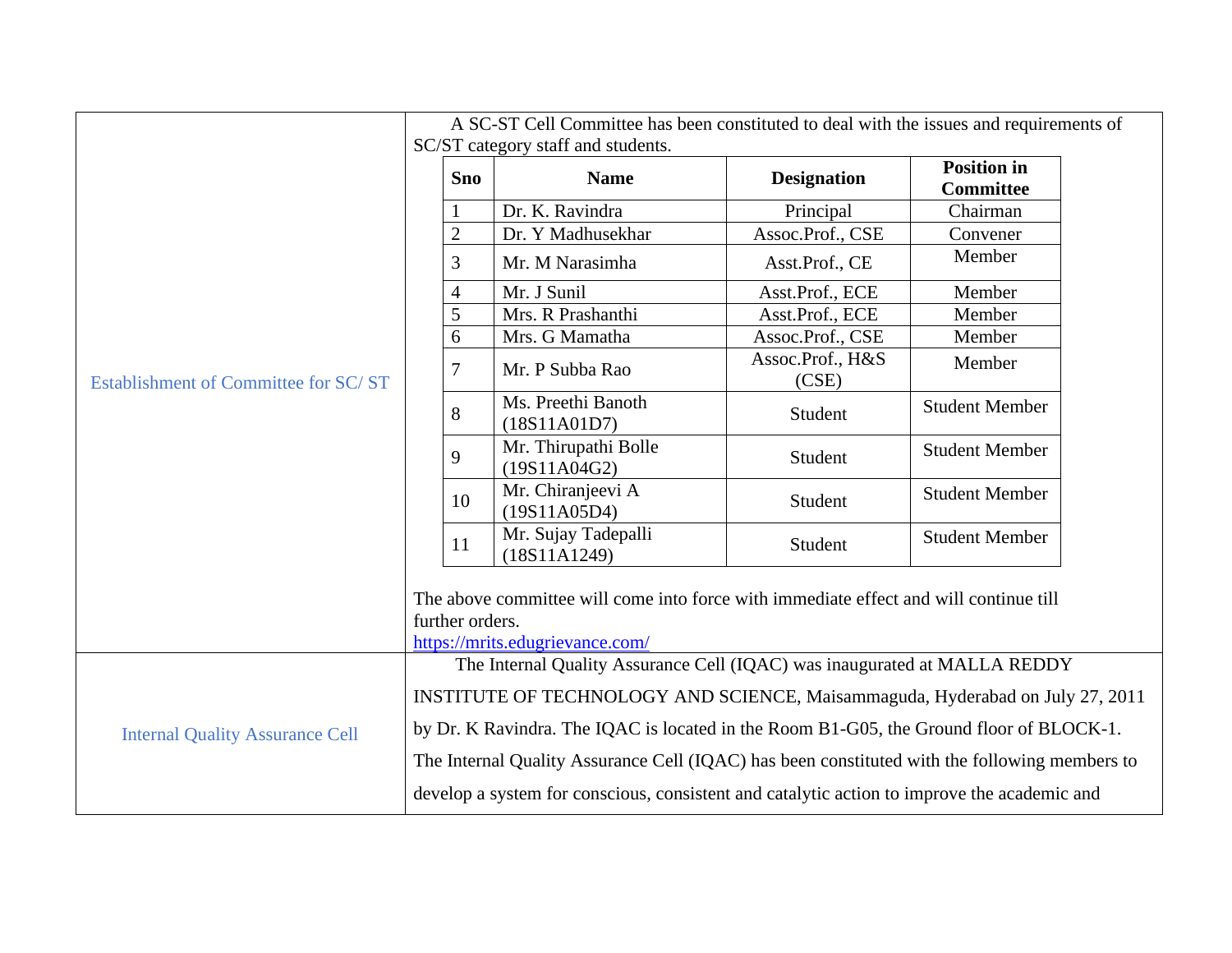|                  | administrative performance of the institution        |                                                                      |                                 |
|------------------|------------------------------------------------------|----------------------------------------------------------------------|---------------------------------|
| S.No             | <b>Name</b>                                          | <b>Designation</b>                                                   | Role                            |
| 1.               | Dr. K Ravindra                                       | Principal                                                            | Chairman                        |
| $\overline{2}$ . | Dr. A Viswanathan                                    | HoD, CSE                                                             |                                 |
| 3.               | Dr. J Vignesh                                        | HoD, IT & TPO                                                        |                                 |
| $\overline{4}$ . | Dr. S Kannan                                         | <b>Associate Professor, ECE</b>                                      |                                 |
| 5.               | Dr. N Vinayakumari                                   | <b>Associate Professor, CSE</b>                                      |                                 |
| 6.               | Dr. A Nagaraju                                       | Professor, H&S                                                       | Faculty                         |
| 7.               | Dr. T Srikanth                                       | <b>Associate Professor, CSE</b><br>(DS)                              | <b>Members</b>                  |
| 8.               | Dr. Y. Madhusekar                                    | Associate Professor, CSE (CS)                                        |                                 |
| 9.               | Shri. Ch Mahender<br>Reddy                           | Secretary, MRES                                                      | Management                      |
| 10.              | Dr.Ch Bhadra Reddy                                   | Chairman, MRES                                                       | <b>Members</b>                  |
| 11.              | Mr.M Ramesh                                          | CAO                                                                  | Administrative<br>officer       |
| 12.              | Mr. M Srinivasa Reddy                                | Ex- Sarpanch, Maisammaguda<br>Medchal Hyderabad                      | <b>Local Society</b><br>Nominee |
| 13.              | Ms. Tharuni<br>Kommeneni                             | III B. Tech. $(CSE - C)$                                             | <b>Students</b><br>Nominee      |
| 14.              | Mr. Ritish Venkat Jogi                               | Managing Director, Sagar<br>Software Solutions Pvt Ltd,<br>Hyderabad | Alumini<br>Nominee              |
| 15.              | Dr.V BSS Koteswara<br>Rao                            | Director, Global EXIM<br>Institute, Hyderabad                        | Industry<br>Nominee             |
| 16.              | Shri. N N Rao                                        | HR, Tech Mahindra,<br>Hyderabad                                      | Employers<br>Nominee            |
| 17.              | Mr. P Praveen Reddy                                  | Director, MRIET                                                      | Stakeholder                     |
| 18.              | Dr. V Senthil kumar                                  | Associate Professor, CSE(AI<br>$&$ ML)                               | Coordinator                     |
|                  | http://www.mrits.ac.in/iqac.php<br><b>Programmes</b> |                                                                      |                                 |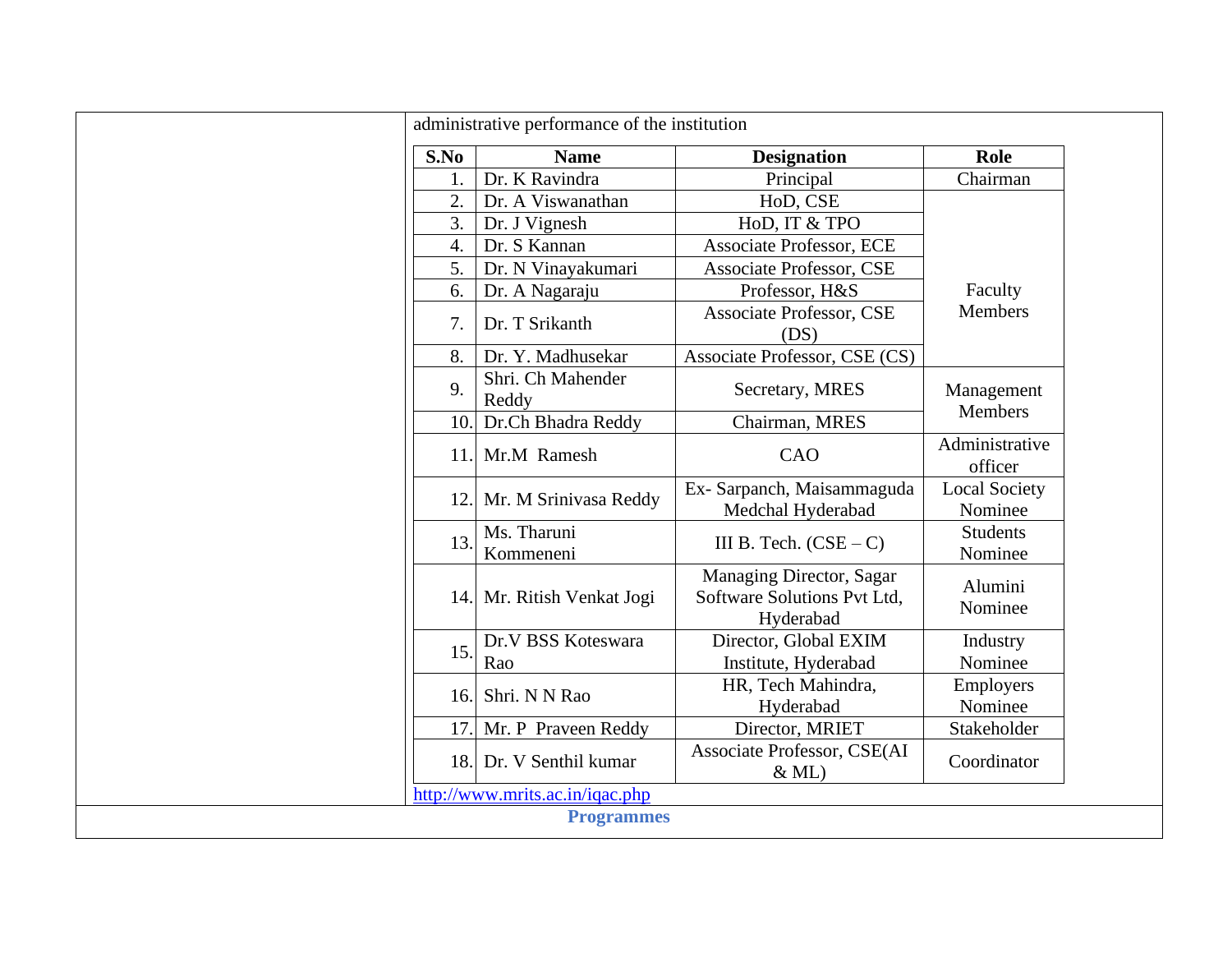|                                | Program     | Level                                         | course                                                                               |  |
|--------------------------------|-------------|-----------------------------------------------|--------------------------------------------------------------------------------------|--|
|                                | Engineering |                                               | Electronics & Communication                                                          |  |
|                                | and         | <b>Under Graduate</b>                         |                                                                                      |  |
|                                | Technology  |                                               | Engineering                                                                          |  |
|                                | Engineering |                                               |                                                                                      |  |
|                                | and         | <b>Under Graduate</b>                         | Computer Science and Engineering                                                     |  |
|                                | Technology  |                                               |                                                                                      |  |
|                                | Engineering |                                               |                                                                                      |  |
|                                | and         | <b>Under Graduate</b>                         | <b>Information Technology</b>                                                        |  |
|                                | Technology  |                                               |                                                                                      |  |
|                                | Engineering |                                               | <b>Computer Science and Engineering</b>                                              |  |
|                                | and         | <b>Under Graduate</b>                         | (Cyber Security)                                                                     |  |
|                                | Technology  |                                               |                                                                                      |  |
| Name of Programmes approved by | Engineering |                                               | <b>Computer Science and Engineering</b>                                              |  |
| <b>AICTE</b>                   | and         | <b>Under Graduate</b>                         | (Artificial Intelligence and machine                                                 |  |
|                                | Technology  |                                               | learning)                                                                            |  |
|                                | Engineering |                                               | Computer Science and Engineering                                                     |  |
|                                | and         | <b>Under Graduate</b>                         | (Data Science)                                                                       |  |
|                                | Technology  |                                               |                                                                                      |  |
|                                | Engineering |                                               | Computer Science and Engineering                                                     |  |
|                                | and         | <b>Under Graduate</b>                         | (IoT)                                                                                |  |
|                                | Technology  |                                               |                                                                                      |  |
|                                | Engineering |                                               | Computer Science and Engineering                                                     |  |
|                                | and         | <b>Under Graduate</b>                         | (Networks)                                                                           |  |
|                                | Technology  |                                               |                                                                                      |  |
|                                | Engineering |                                               |                                                                                      |  |
|                                | and         | <b>Under Graduate</b>                         | Civil Engineering                                                                    |  |
|                                | Technology  |                                               |                                                                                      |  |
|                                |             | <b>Name of Programmes Accredited by AICTE</b> |                                                                                      |  |
|                                |             |                                               | 1. Computer Science and Engineering and 2. Electronics and Communication Engineering |  |
|                                |             | <b>Status of Accreditation of the Courses</b> |                                                                                      |  |
|                                |             |                                               |                                                                                      |  |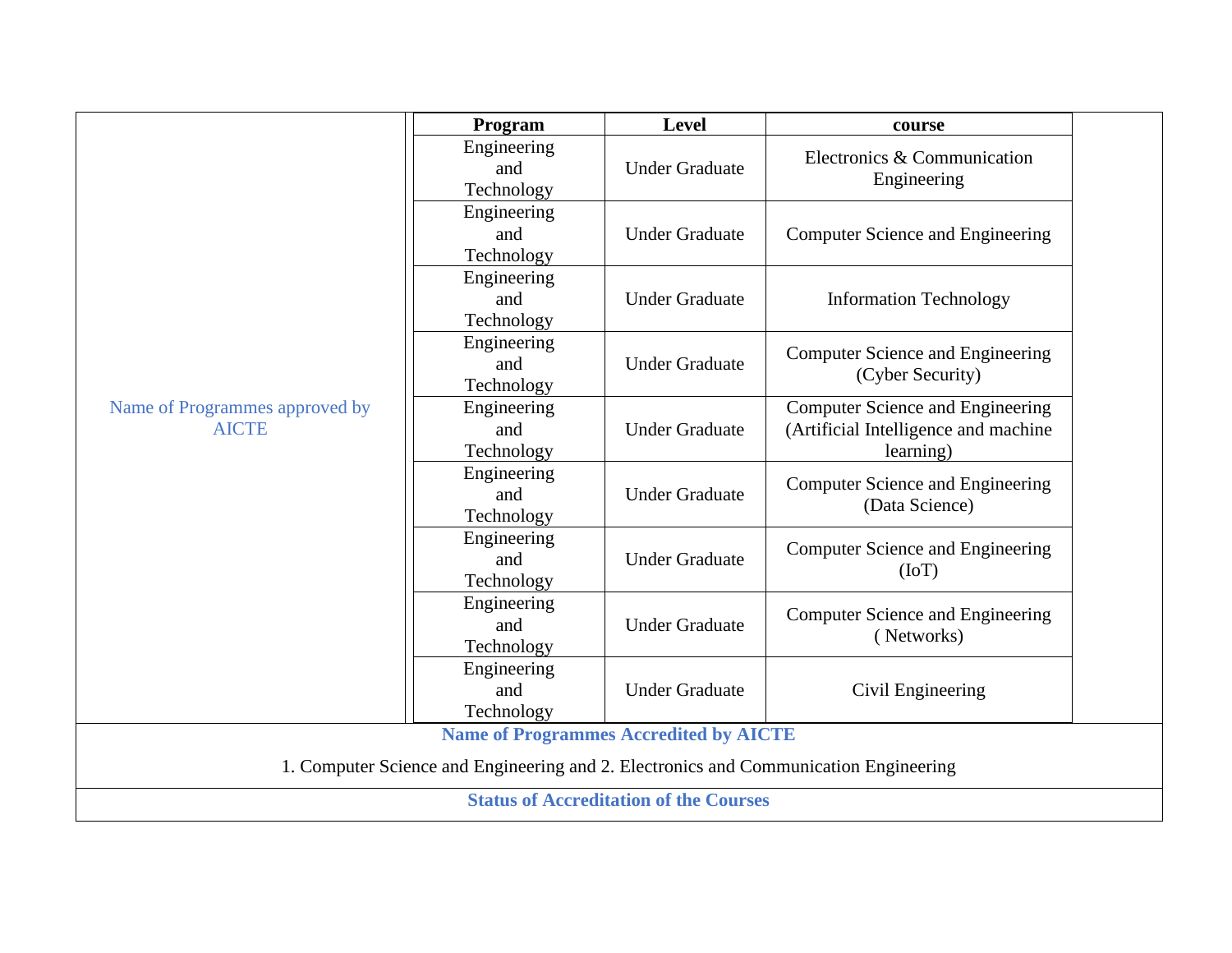| <b>Total number of Courses</b>                                                                 | No. of Courses for which applied for Accreditation |                 |                           |  | <b>Status of Accreditation</b>   |  |
|------------------------------------------------------------------------------------------------|----------------------------------------------------|-----------------|---------------------------|--|----------------------------------|--|
|                                                                                                |                                                    |                 |                           |  | Computer Science and Engineering |  |
| 7                                                                                              |                                                    | $\overline{2}$  |                           |  | Electronics<br>and               |  |
|                                                                                                |                                                    |                 |                           |  | <b>Communication Engineering</b> |  |
| <b>NAME OF THE PROGRAMME</b>                                                                   |                                                    |                 |                           |  |                                  |  |
|                                                                                                |                                                    |                 | Cut off marks/rank of     |  |                                  |  |
| <b>Name of the Department</b>                                                                  | No. of seats                                       | <b>Duration</b> | admission during the last |  | Fee                              |  |
|                                                                                                |                                                    |                 | three years               |  |                                  |  |
| <b>CSE</b>                                                                                     | 180                                                | 4-YEARS         |                           |  | 65000                            |  |
| <b>ECE</b>                                                                                     | 180                                                | 4-YEARS         | 55                        |  | 65000                            |  |
| <b>IT</b>                                                                                      | 60                                                 | 4-YEARS         | 55                        |  | 65000                            |  |
| CSE (AI & ML)                                                                                  | 180                                                | 4-YEARS         |                           |  | 65000                            |  |
| CSE (Cyber Security)                                                                           | 60                                                 | 4-YEARS         | 55                        |  | 65000                            |  |
| CSE (Data Science)                                                                             | 60                                                 | 4-YEARS         | 55                        |  | 65000                            |  |
| <b>Placement Facilities</b>                                                                    | <b>YES</b>                                         |                 |                           |  |                                  |  |
| Campus placement in last three years with minimum salary, maximum salary and average salary    |                                                    |                 |                           |  |                                  |  |
| <b>ACADEMIC YEARS</b>                                                                          | minimum salary                                     |                 | maximum salary            |  | <b>Average salary</b>            |  |
| A.Y. 2019-2020                                                                                 | 216000                                             |                 | 450000                    |  | 300000                           |  |
| A.Y. 2020-2021                                                                                 | 300000                                             |                 | 420000                    |  | 350000                           |  |
| A.Y. 2021-2022                                                                                 | 300000                                             |                 | 600000                    |  | 450000                           |  |
| Name and duration of Programme(s) having Twinning and Collaboration with Foreign University(s) |                                                    |                 |                           |  |                                  |  |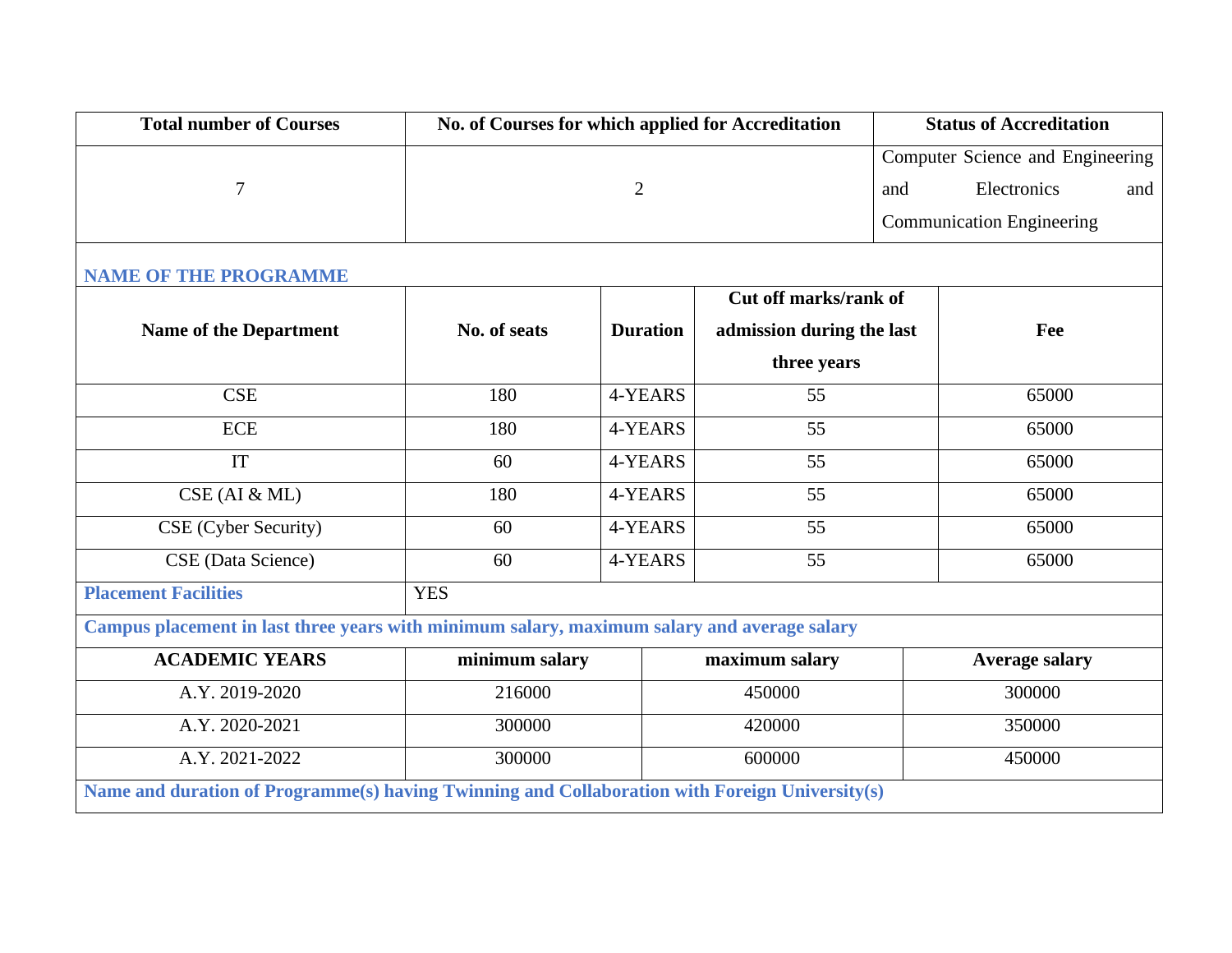| and being run in the same Campus along with status of their AICTE approval. |                     |                                                                    |                               |                     |                           |  |
|-----------------------------------------------------------------------------|---------------------|--------------------------------------------------------------------|-------------------------------|---------------------|---------------------------|--|
|                                                                             |                     |                                                                    | NO                            |                     |                           |  |
|                                                                             | <b>Faculty List</b> |                                                                    |                               |                     |                           |  |
|                                                                             |                     |                                                                    |                               |                     |                           |  |
| <b>Faculty</b>                                                              |                     |                                                                    |                               |                     |                           |  |
| Permeant faculty:204<br><b>Adjunct Faculty:0</b>                            |                     |                                                                    |                               |                     |                           |  |
| Permanent Faculty: Student Ratio: 1:13                                      |                     |                                                                    |                               |                     |                           |  |
| Number of Faculty employed and left during the last three years             |                     |                                                                    |                               |                     |                           |  |
| Year                                                                        |                     | <b>Number of Faculty employed</b><br><b>Number of Faculty left</b> |                               |                     |                           |  |
| 2021-22                                                                     |                     |                                                                    | 08                            | 06                  |                           |  |
| 2020-21                                                                     |                     |                                                                    |                               | 40<br>23            |                           |  |
| 2019-20                                                                     |                     | 12                                                                 |                               |                     | 12                        |  |
|                                                                             |                     |                                                                    |                               |                     |                           |  |
|                                                                             |                     |                                                                    | Fee                           |                     |                           |  |
| Details of Fee, as approved                                                 | <b>Time</b>         | <b>No. of Fee waivers</b>                                          | <b>Number of scholarships</b> | <b>Criteria</b> for | <b>Estimated cost of</b>  |  |
| by State Fee                                                                | schedule for        | granted with                                                       | offered by the                | Fee waivers/        | <b>Boarding and</b>       |  |
| Committee, for the                                                          | payment of          | amount and name of                                                 | <b>Institution, duration</b>  | scholarship         | <b>Lodging in Hostels</b> |  |
| <b>Institution</b>                                                          | Fee for the         | students                                                           | and amount                    |                     |                           |  |
|                                                                             | entire              |                                                                    |                               |                     |                           |  |
|                                                                             | Programme           |                                                                    |                               |                     |                           |  |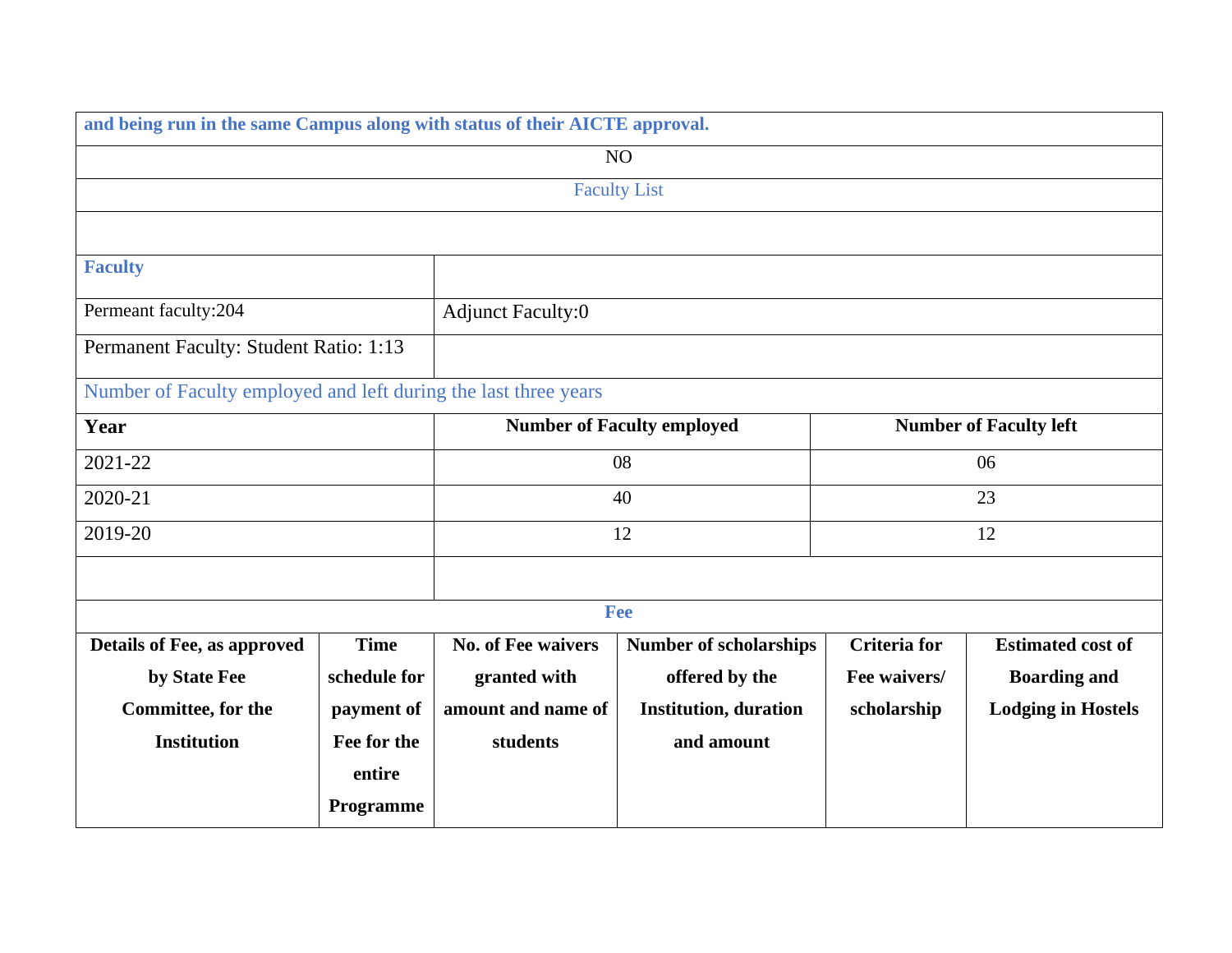| 65000<br>$(2021-22)$                                                                                                                               | Year wise | $---$                                     |                            |                            | No:1575<br>Rs 65774000<br>(Under process at<br>Government) | Fee<br>reimbursement,                         | Rs.5000/- pm |  |
|----------------------------------------------------------------------------------------------------------------------------------------------------|-----------|-------------------------------------------|----------------------------|----------------------------|------------------------------------------------------------|-----------------------------------------------|--------------|--|
| 65000<br>$(2020-21)$                                                                                                                               | Year wise | $---$                                     |                            |                            | No:1369<br>Rs.53869000                                     | SC/ST/BC/Min<br>ority Welfare<br>scholarships | Rs.5000/- pm |  |
| 65000<br>$(2019-20)$                                                                                                                               | Year wise | $---$                                     |                            |                            | No:1272<br>Rs.47890000                                     |                                               | Rs.5000/- pm |  |
|                                                                                                                                                    |           |                                           |                            | <b>Admission</b>           |                                                            |                                               |              |  |
| Number of seats sanctioned with the year of approval                                                                                               |           |                                           |                            |                            |                                                            |                                               |              |  |
| 2019-20 660                                                                                                                                        |           | 2020-21 780                               |                            |                            | 2021-22 780                                                |                                               |              |  |
| Number of Students admitted under various categories each year in the last three years                                                             |           |                                           |                            |                            |                                                            |                                               |              |  |
| 2019-20 501                                                                                                                                        |           | 2020-21 583                               |                            |                            | 2021-22 682                                                |                                               |              |  |
| Counselling: 375                                                                                                                                   |           | 406                                       |                            |                            | 478                                                        |                                               |              |  |
| Management: 126                                                                                                                                    |           | 177                                       |                            |                            | 204                                                        |                                               |              |  |
| Number of applications received during last two years for admission under Management Quota and number admitted                                     |           |                                           |                            |                            |                                                            |                                               |              |  |
|                                                                                                                                                    | 2020-21   |                                           |                            |                            |                                                            | 2021-22                                       |              |  |
| 177                                                                                                                                                |           |                                           | 204                        |                            |                                                            |                                               |              |  |
|                                                                                                                                                    |           |                                           |                            | <b>Admission Procedure</b> |                                                            |                                               |              |  |
| Mention the admission test being                                                                                                                   |           |                                           | As per guidelines of TSCHE |                            |                                                            |                                               |              |  |
| followed, name and address of the Test                                                                                                             |           | <b>TSEAMCET</b>                           |                            |                            |                                                            |                                               |              |  |
| Agency and its URL (website)                                                                                                                       |           | https://tseamcet.nic.in                   |                            |                            |                                                            |                                               |              |  |
|                                                                                                                                                    |           | https://eamcet.tsche.ac.in/               |                            |                            |                                                            |                                               |              |  |
| Number of seats allotted to different Test<br>Qualified candidate separately<br>(AIEEE/CET (State conducted<br>test/University tests/ CMAT/ GPAT)/ |           | JEE-1, Charukui Manoj Kumar Rank - 330574 |                            |                            |                                                            |                                               |              |  |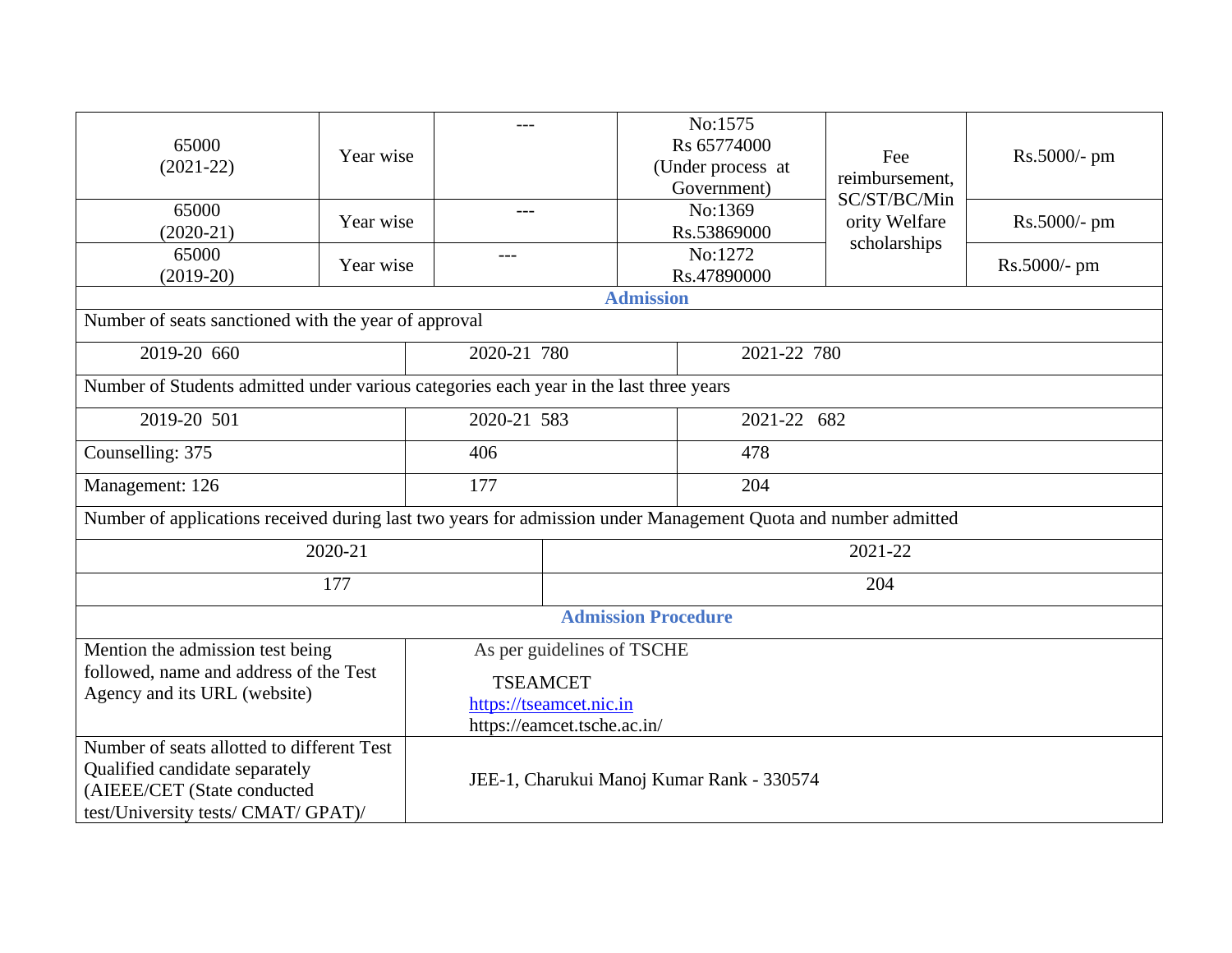| Association conducted test)                                     |                                                          |                                          |                                                                                                                |                                                                                                                 |                                                                 |                                           |                                                                                               |                                                                                                        |  |
|-----------------------------------------------------------------|----------------------------------------------------------|------------------------------------------|----------------------------------------------------------------------------------------------------------------|-----------------------------------------------------------------------------------------------------------------|-----------------------------------------------------------------|-------------------------------------------|-----------------------------------------------------------------------------------------------|--------------------------------------------------------------------------------------------------------|--|
|                                                                 |                                                          |                                          | Calendar for admission against Management/vacant seats:                                                        |                                                                                                                 |                                                                 |                                           |                                                                                               |                                                                                                        |  |
| Last date of<br>request for<br>applications                     | Last date of<br>submission<br>$\sigma$ f<br>applications | Dates for<br>announcing<br>final results | Release of<br>admission<br>list (main list<br>and waiting<br>list shall be<br>announced<br>on the same<br>day) | Date for<br>acceptance<br>by the<br>candidate<br>(time given<br>shall in no<br>case be less<br>than 15<br>days) | Last date for<br>closing of<br>admission                        | Starting of<br>the<br>Academic<br>session | The waiting<br>list shall be<br>activated<br>only on the<br>expiry of<br>date of main<br>list | The policy<br>of refund of<br>the Fee, in<br>case of<br>withdrawal,<br>shall be<br>clearly<br>notified |  |
| 05-10-2021                                                      | 05-10-2021                                               | 20-10-2021                               | 20-10-2021                                                                                                     | 23-10-2021                                                                                                      | 26-10-2021                                                      | 22-11-2021                                | Yes                                                                                           | As per<br>guidelines of<br>convenor,<br><b>TSCHE</b>                                                   |  |
|                                                                 |                                                          |                                          | <b>Information of Infrastructure and Other Resources Available</b>                                             |                                                                                                                 |                                                                 |                                           |                                                                                               |                                                                                                        |  |
| Number of Class Rooms and size of each                          |                                                          |                                          |                                                                                                                |                                                                                                                 | 40 (74.4Sqm, 77.2Sqm and 89.64Sqm)                              |                                           |                                                                                               |                                                                                                        |  |
| Number of Tutorial rooms and size of each                       |                                                          |                                          |                                                                                                                |                                                                                                                 | 9 (37.2 SqM and 38.6 SqM)                                       |                                           |                                                                                               |                                                                                                        |  |
| Number of Laboratories and size of each                         |                                                          |                                          |                                                                                                                |                                                                                                                 | 53 (74.4 SqM, 77.2 SqM, 78.3 SqM, 78.4 SqM, 84.3SqM and 93 SqM) |                                           |                                                                                               |                                                                                                        |  |
| Number of Drawing Halls with capacity of each                   |                                                          |                                          |                                                                                                                |                                                                                                                 | 2 (148.8 SqM)                                                   |                                           |                                                                                               |                                                                                                        |  |
| Number of Computer Centers with capacity of each                |                                                          |                                          |                                                                                                                |                                                                                                                 | 2 (120 and 90)                                                  |                                           |                                                                                               |                                                                                                        |  |
| Central Examination Facility, Number of rooms and capacity of   |                                                          |                                          |                                                                                                                |                                                                                                                 | 2(122.8 SqM and 43.7 SqM)                                       |                                           |                                                                                               |                                                                                                        |  |
| each                                                            |                                                          |                                          |                                                                                                                |                                                                                                                 |                                                                 |                                           |                                                                                               |                                                                                                        |  |
| Barrier Free Built Environment for disabled and elderly persons |                                                          |                                          |                                                                                                                | <b>YES</b>                                                                                                      |                                                                 |                                           |                                                                                               |                                                                                                        |  |
| <b>Occupancy Certificate</b>                                    |                                                          |                                          |                                                                                                                | <b>YES</b>                                                                                                      |                                                                 |                                           |                                                                                               |                                                                                                        |  |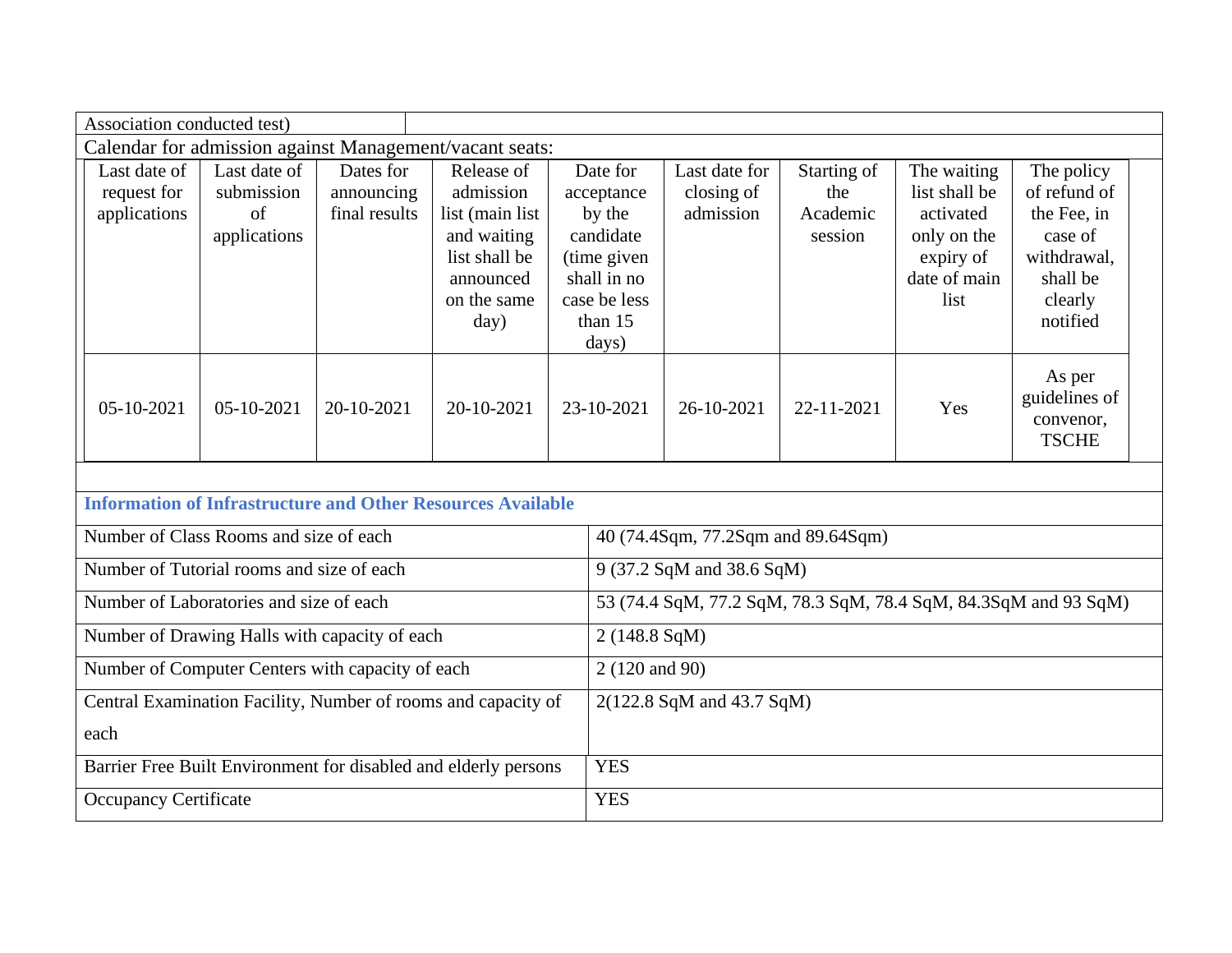| Fire and Safety Certificate                                        |                                       | <b>YES</b>                                                                 |                      |  |
|--------------------------------------------------------------------|---------------------------------------|----------------------------------------------------------------------------|----------------------|--|
| <b>Hostel Facilities</b>                                           |                                       | <b>YES</b>                                                                 |                      |  |
|                                                                    |                                       | <b>Library</b>                                                             |                      |  |
| Number of Library books/Titles/ Journals                           | List of online National/International |                                                                            | E-Library facilities |  |
| available (program-wise)                                           | Journals subscribed                   |                                                                            |                      |  |
| Program: E&T                                                       |                                       |                                                                            |                      |  |
| Books: 29954                                                       |                                       |                                                                            |                      |  |
| <b>Titles: 5254</b>                                                |                                       |                                                                            |                      |  |
| <b>National Journals: 90</b>                                       | <b>IEEE</b>                           |                                                                            |                      |  |
| <b>International Journals: 45</b>                                  | K-Hub                                 |                                                                            |                      |  |
| <b>Program: Management</b>                                         | N-List                                |                                                                            | Yes                  |  |
| <b>Books: 6129</b>                                                 | <b>DELNET</b>                         |                                                                            |                      |  |
| Titles: 137                                                        |                                       |                                                                            |                      |  |
| National Journals: 0                                               |                                       |                                                                            |                      |  |
| International Journals: 0                                          |                                       |                                                                            |                      |  |
| <b>Laboratory and Workshop</b>                                     |                                       |                                                                            |                      |  |
| List of Major Equipment/Facilities in each Laboratory/<br>Workshop |                                       | List of Experimental Setup in each Laboratory/ Workshop                    |                      |  |
| Additional Engineering Workshop                                    |                                       | Plumbing Tool Kit, Carpentry Tool Kit, House Wiring Tool Kit, Black Smithy |                      |  |
|                                                                    |                                       | Toolkit, Fitting Section                                                   |                      |  |
| Analog and Digital Electronics Lab                                 |                                       | Co regulated Power supply, Function Generator, Experiment                  |                      |  |
|                                                                    |                                       | Kits, Diodes, Transistors                                                  |                      |  |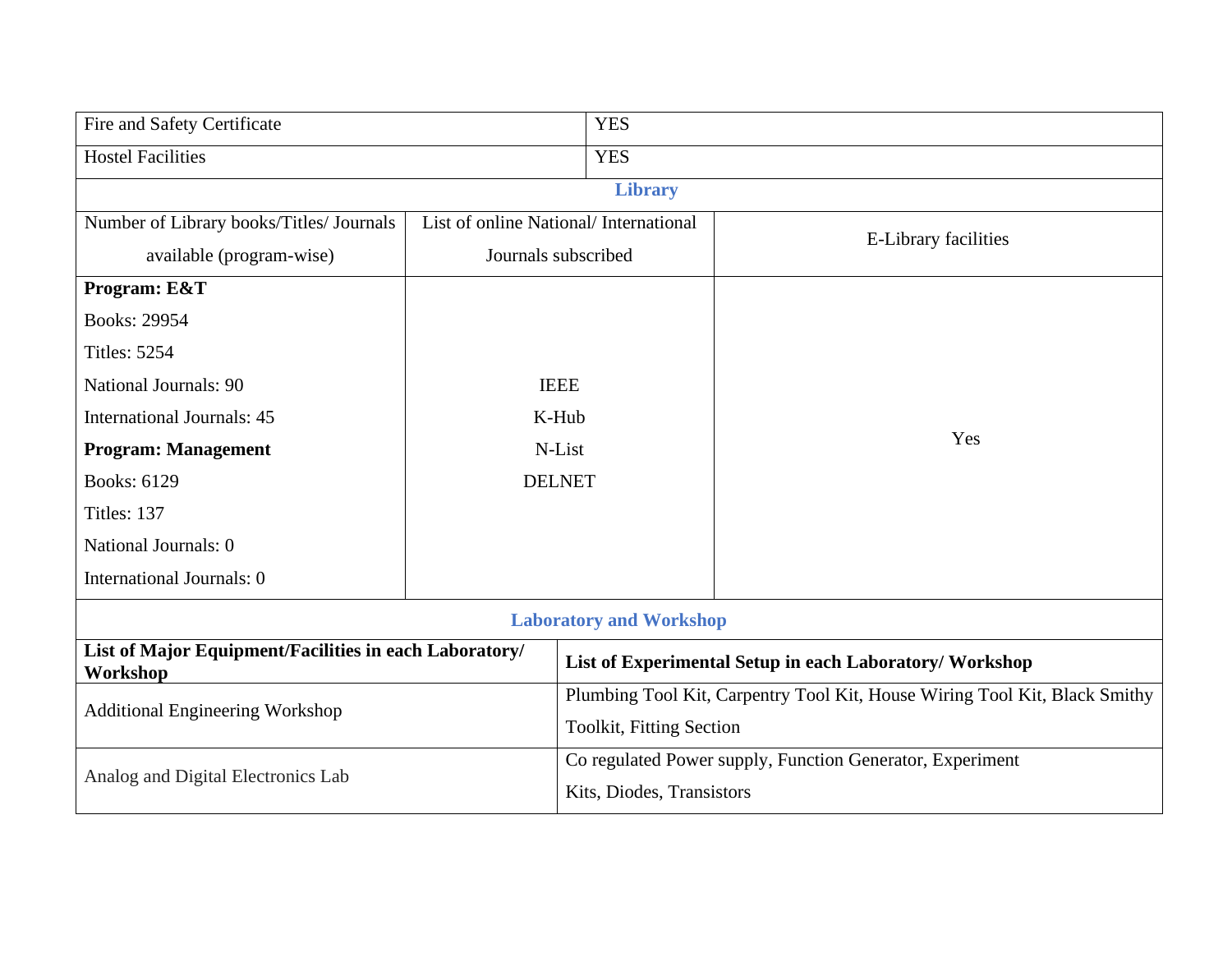| Advanced English communication skills Lab                 | Computers, Dual Core Systems With 2 GB Ram And 500 GB                       |  |  |  |  |
|-----------------------------------------------------------|-----------------------------------------------------------------------------|--|--|--|--|
|                                                           | HDD With LCD Monitor, K-Van Software                                        |  |  |  |  |
| Analog And Digital Communication Lab                      | <b>Experimental Kits</b>                                                    |  |  |  |  |
| <b>Basic Electrical Engineering</b>                       | Oscilloscope, Motor Generator, Dc Shunt Motor, Dc starter, 3Phase Induction |  |  |  |  |
| Lab/Basic Electrical and electronics Engineering Lab      | Motor, Motor alternator                                                     |  |  |  |  |
| <b>Basic Simulation Lab</b>                               | Mat lab, Relevant Tool Boxes                                                |  |  |  |  |
| C++ Programming Lab                                       | Computers P Iv Systems, Jdk1.5.0, Tomcat 5.5                                |  |  |  |  |
| C++ Programming Lab/Java Programming Lab                  | Computers P Iv Systems, Jdk1.5.0, Tomcat5.5, Turbo C++                      |  |  |  |  |
| Computer aided design Lab/ Computer aided civil           | Zwcad Professional 2010 Network Licenses, P-IV Systems                      |  |  |  |  |
| engineering drawing Lab                                   |                                                                             |  |  |  |  |
| Computer Networks & Web technologies Lab/                 | Computers P IV Systems With Linux, Turbo C++, Java, JDK, Xamp               |  |  |  |  |
| Cryptography and Network security Lab                     |                                                                             |  |  |  |  |
| Cryptography and Network security Lab Lab/Concurrent      |                                                                             |  |  |  |  |
| Programming/Network Programming/Scripting                 | Computers Systems With I3Processors, Turbo C++, Java, J2Eee, Linux,         |  |  |  |  |
| Language/Mobile Application development /software testing | Testing Tools- GitHub, GitLib, Selenium, WinRunner, Android                 |  |  |  |  |
| methodologies Lab                                         |                                                                             |  |  |  |  |
| <b>Communications Lab</b>                                 | <b>Communication Kits</b>                                                   |  |  |  |  |
| Compiler Construction Lab/                                |                                                                             |  |  |  |  |
| Python/Web Scripting                                      | Computers With I3Systems, C++/Java/Python/RaspberryPi, Xamp                 |  |  |  |  |
| Languages/Ethical Hacking/Internet of Things Lab          |                                                                             |  |  |  |  |
| Compiler Design Lab                                       | Computer IV Systems, Turbo C++, Unix, YACC Parser, LEX Tool, C, Java        |  |  |  |  |
| <b>Computer Networks Lab</b>                              | Computers P IV Systems, Turbo C++                                           |  |  |  |  |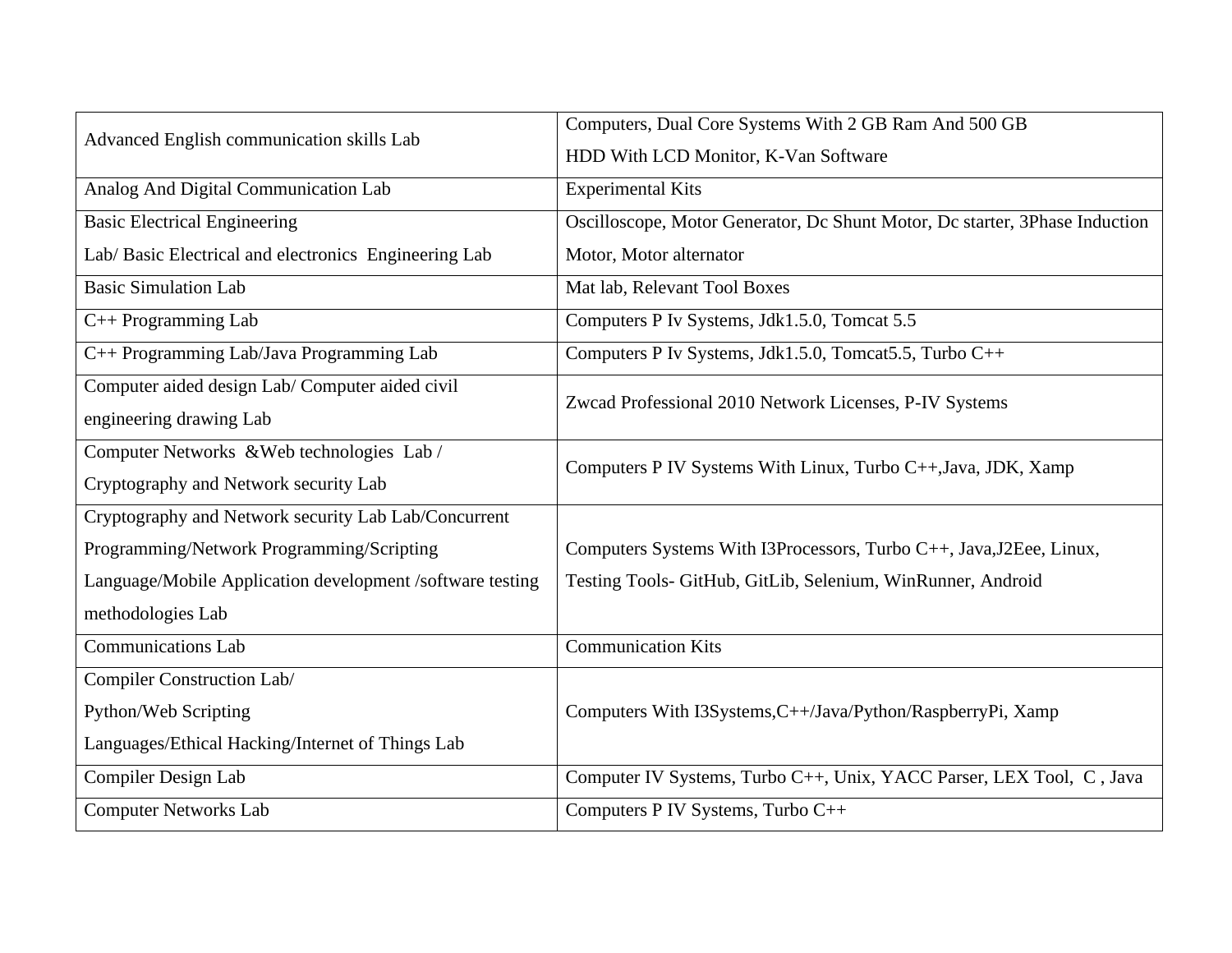| <b>Concrete Technology Lab</b>                               | Cement Moulds, Prism Moulds, Cube Moulds                               |
|--------------------------------------------------------------|------------------------------------------------------------------------|
|                                                              | Computers With Dual Core Processor 1 GB Ram 160 GB HDD, Weka Tool,     |
| Data Mining Lab                                              | Rapid, Python                                                          |
|                                                              | Miner                                                                  |
| Database Management                                          | Computers P IV Systems, Oracle 10G                                     |
| <b>Systems Lab</b>                                           |                                                                        |
| Digital Integrated Circuits applications Lab                 | 16X4 Priority Encoder, 126 BitComparetor, 53Counter                    |
| <b>Digital Communications</b>                                | Fg, Digital Storage Oscilloscope, Spectrum Analyzer, Experimental      |
| Lab/Data Communications &                                    | Kits, Cro                                                              |
| Networks Lab                                                 |                                                                        |
| Digital System Design Lab                                    | RPS, Oscilloscope With Dual Channel, Bread Board And                   |
|                                                              | Components, Multimeter, Trainer Kit                                    |
| Data Structures Lab /Java Programming Lab                    | Computers P IvSystems, Jdk1.5.0, Tomcat5.5, Ac, Turboc                 |
| Digital signal processing Lab                                | Cros, Fg, Dmm, DSP Starter Kits, Matlab Software, Tool Boxes           |
| e-cad & VLSI Lab                                             | Dual Core Computers With 2Gb Ram 500 Gb Hdd With LCD                   |
|                                                              | Monitors, Xlinx S/W, Kits, Mentor Software                             |
| Electronic devices circuits /Electronic circuit analysis Lab | Cro, Dmm, Fg, Rps, Stabilizer, Decade Boxes, Experiments               |
|                                                              | Kits, Volt Meter, Ammeters, Computers Multis                           |
| <b>Engineering Chemistry</b>                                 | Ph Meter, Calori Meter, Electronic Balances, Water Still, Paraffilm,   |
|                                                              | Viscometer, Conductivity Meter                                         |
| <b>Engineering Geology Lab</b>                               | Samples And Materials, Sample Of Rocks, Geological Maps & Albums       |
| <b>Engineering Physics</b>                                   | Spectrometer, Travaling Microscope, Laser Diode, Circular Coil, Sodium |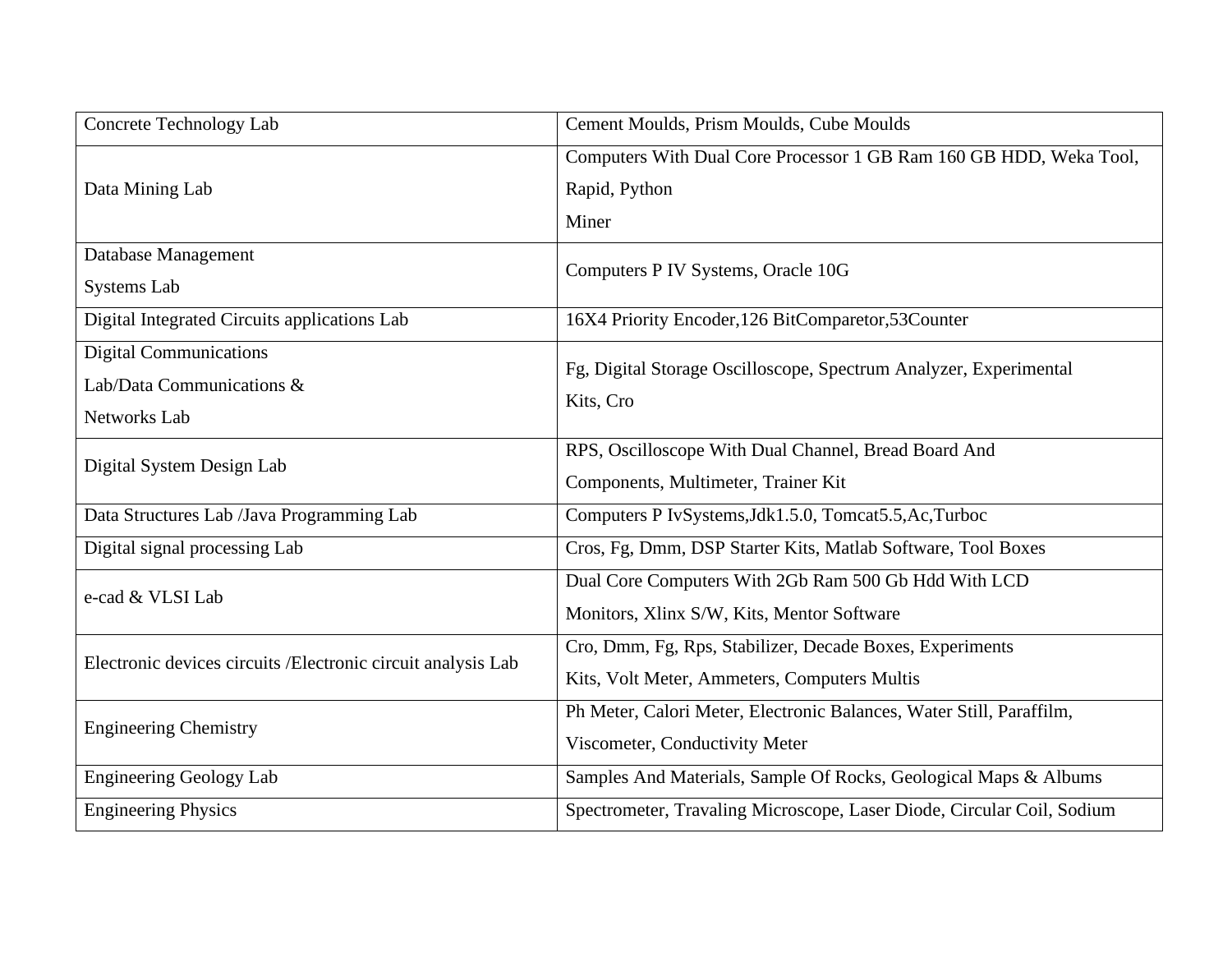| Lab/Applied Physics Lab                                       | Vpor Lamp, Meldes Apparatus                                                 |
|---------------------------------------------------------------|-----------------------------------------------------------------------------|
| <b>Engineering Workshop</b>                                   | Plumbing Tool Kit, Carpentry Tool Kit, House Wiring Tool                    |
|                                                               | Kit, Black Smithy Tool kit, Fitting Section                                 |
| <b>English Language</b>                                       | P-Iv Computer Systems, Ups, ELCS Software, Head Phones, Projector, TV,      |
| <b>Communication Skills Lab</b>                               | VCD, Cassette Player                                                        |
| <b>Environmental Engineering Lab</b>                          | Hot Air Oven With Digital Control, Muffle Furnace(Inner Chamber Regulator   |
|                                                               | Pyrometer), Bod Incubator                                                   |
| <b>Fluid Mechanics Lab</b>                                    | Centrifugal Pump, Reciprocating Pump, Venturi Meter, Orifice Meter, Francis |
|                                                               | Turbine, Pelton Turbine                                                     |
| Geo Technical Engineering Lab                                 | 3 Gan Consolidometer, Plastic Limit Set, Shrinkage Limit Set, Standard      |
|                                                               | Proctomercury500G, Electric Oven                                            |
| Geographical information systems Lab                          | Computers Dual Core Systems With 4 GB Ram And 500 GB HDD With LCD           |
|                                                               | Monitor, QgisSw                                                             |
| Hydraulics and hydraulic machinery Lab                        | Centrifugal Pump, Reciprocating Pump, Francis Turbine, Pelton Turbine,      |
|                                                               | Kaplan Turbine                                                              |
| It Workshop & Micro Processor                                 | Computers, Dual Core Systems With 2 GB Ram And 500 GB                       |
| /Database management systems Lab                              | HDD With LCD Monitor, Tool Kits, Oracle 10G, Masm                           |
| It Workshop Hardware & It Workshop Lab                        | Computers P IV Systems, Tool Kits, Rams, HDD, Processors, Computer          |
| Software                                                      | P Iv Systems, Ms-Office 2003, Latex and Ms office tools                     |
| Linear integrated circuits applications / Integrated circuits | Cro, Stabilizer, Kits Using741,555,565Ic'S,7805,7809,723Ics                 |
| Lab                                                           |                                                                             |
| Linux Lab/Python Programming/Internet of Things               | Computer P IV Systems, Linux Operating System, Android                      |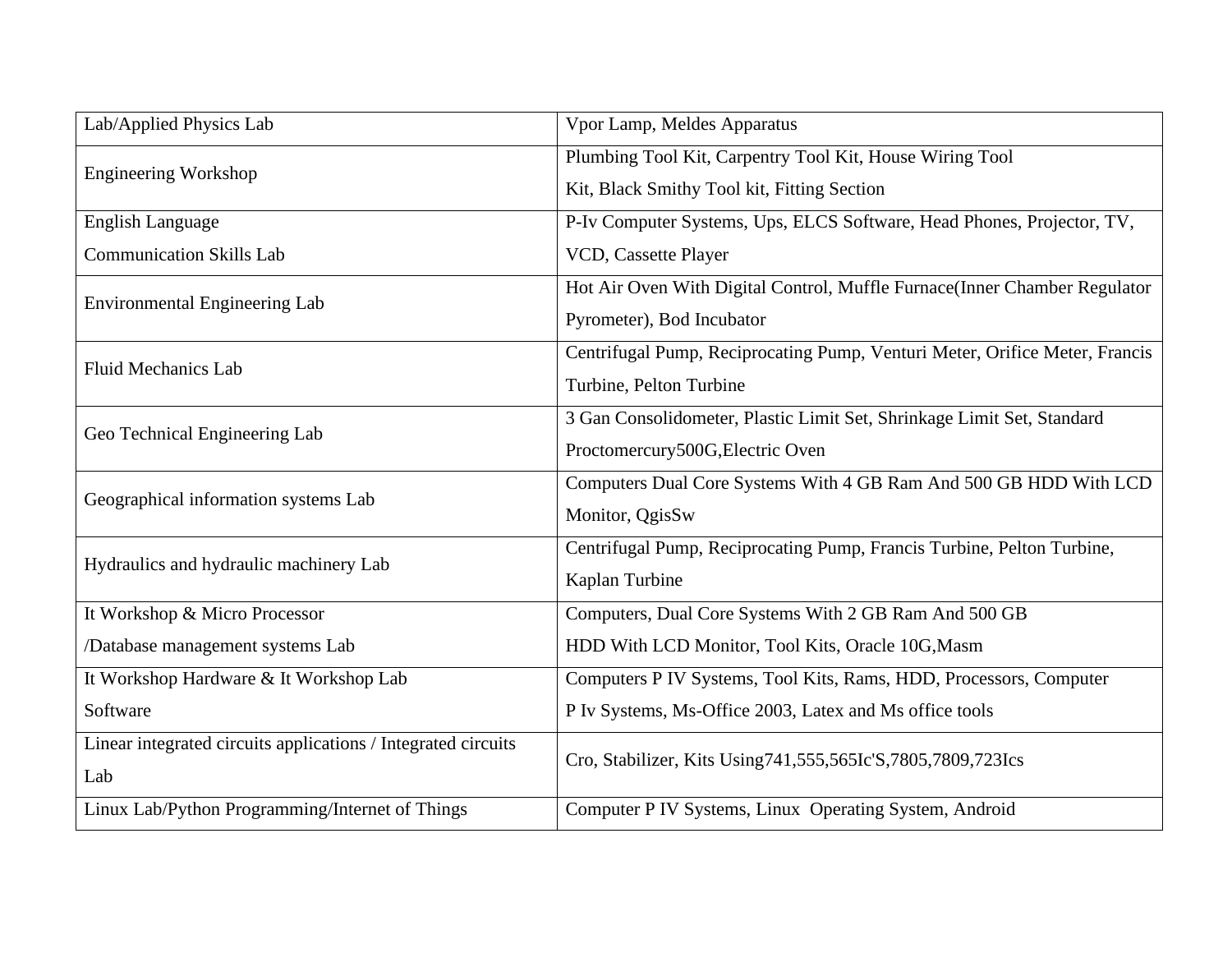| Lab/Android Application/Machine Learning Lab          | R Programming, Python IDE.                                                    |  |  |  |
|-------------------------------------------------------|-------------------------------------------------------------------------------|--|--|--|
| Microwave Engineering Lab                             | Klystron Set Ups And Gunn Setups, Additional Components, Optical              |  |  |  |
|                                                       | <b>Communication Experimental Kits</b>                                        |  |  |  |
| Micro processor & Micro controller Lab                | MpKits, McKits, P IV Computers                                                |  |  |  |
| <b>Operating Systems Lab</b>                          | Computers P IV Systems, Turbo C                                               |  |  |  |
| <b>Operating Systems Lab/Data Structures Lab</b>      | Computers P IV Computer Science and Engineering Systems, Linux                |  |  |  |
|                                                       | Operating System, Turbo C                                                     |  |  |  |
| Programming and Problem Solving Lab                   | Computers Dual Core Systems With 2 GB Ram And 500 GB                          |  |  |  |
|                                                       | HDD With LCD Monitor, Turbo C                                                 |  |  |  |
| Pulses And Digital Circuits Lab                       | Cro, FG, Voltage Stabilizer, Experimental Kits                                |  |  |  |
| Software Engineering Lab/Android Application          | Computers P IV Systems, Rational Rose, Android Studio, R Programming,         |  |  |  |
| Development Lab/Embedded Systems & Internet of Things | python IDE, sensors- camera, temperature, Proximity sensor, pressure sensors, |  |  |  |
| Lab                                                   | smoke sensors, IR sensors.                                                    |  |  |  |
|                                                       | Computer Systems With 2 GB Ram And 500 GB HDD With                            |  |  |  |
| Signal Processing Lab/Scripting Language Lab          | LCD Monitor, Matlab Software With Relevant Tool Boxes, XML, Eclipse,          |  |  |  |
|                                                       | PHP, NetBeans                                                                 |  |  |  |
| Software Engineering Lab                              | Computer P IV Systems, Rational Rose, Star UML                                |  |  |  |
| Web Technologies Lab                                  | Computer P IV Systems, Jdk1.5.0, Tomcat 5.5, XML, Eclipse, PHP,               |  |  |  |
|                                                       | <b>NetBeans</b>                                                               |  |  |  |
| Web Technology Lab/Ethical Hacking/Network            | Computers Dual Core Systems With 2 GB Ram And 500 GB                          |  |  |  |
| Programming/Scripting Languages/Mobile Application    | HDD With LCD Monitor, Turbo C, Android, Jdk, Xamp, J2Ee, Java, XML,           |  |  |  |
| Development /Software Testing Methodologies Lab       | Eclipse, PHP, NetBeans, Testing Tools- GitHub, GitLib, Selenium,              |  |  |  |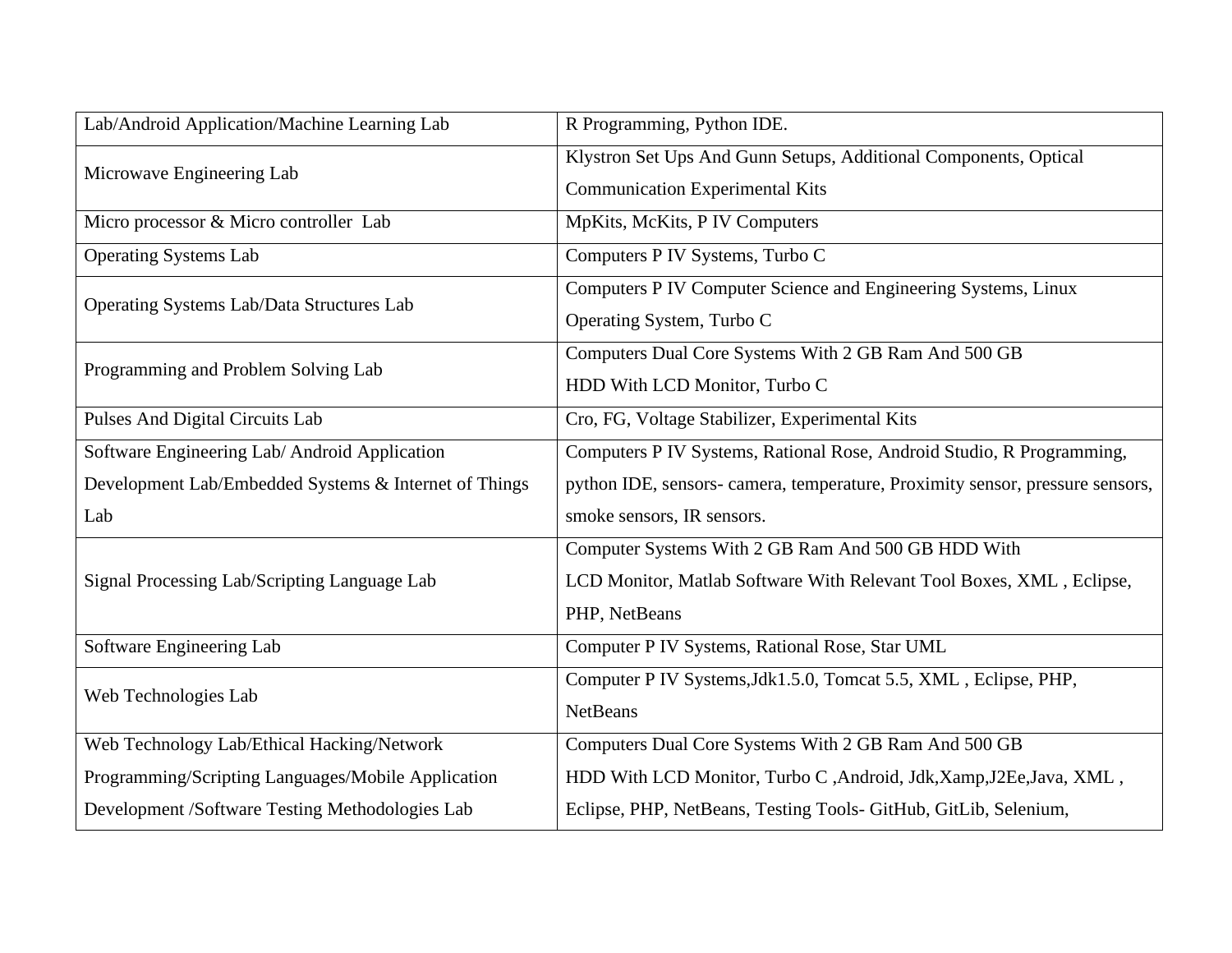| WinRunner                                                                                                              |                                                                                                                                                                                                 |                                                          |                                                          |                                         |                                            |  |  |  |  |
|------------------------------------------------------------------------------------------------------------------------|-------------------------------------------------------------------------------------------------------------------------------------------------------------------------------------------------|----------------------------------------------------------|----------------------------------------------------------|-----------------------------------------|--------------------------------------------|--|--|--|--|
|                                                                                                                        |                                                                                                                                                                                                 |                                                          |                                                          |                                         |                                            |  |  |  |  |
| <b>Computing Facilities</b>                                                                                            |                                                                                                                                                                                                 |                                                          |                                                          |                                         |                                            |  |  |  |  |
| Internet<br>Bandwidth                                                                                                  | Number and<br>configuration of<br>System                                                                                                                                                        | Total number<br>of systems<br>connected by<br><b>LAN</b> | Total number of<br>systems<br>connected by<br><b>WAN</b> | Major software<br>packages<br>available | Special purpose<br>facilities<br>available |  |  |  |  |
| 300MBPS                                                                                                                | 660 Computerss<br>➤<br>are Dell-i3,1TB<br>HDD, 4gb<br>Ram, 18" Led<br>Monitor<br>systems<br>240 systems are<br>➤<br>Lenovo-dual<br>core,500GB<br>HDD, 2GB<br>Ram, 18" LCD<br>Monitor<br>systems | 900                                                      | 500                                                      | <b>YES</b>                              | <b>YES</b>                                 |  |  |  |  |
| <b>Innovation Cell: Exist</b>                                                                                          |                                                                                                                                                                                                 |                                                          |                                                          |                                         |                                            |  |  |  |  |
| Social Media Cell: Exist                                                                                               |                                                                                                                                                                                                 |                                                          |                                                          |                                         |                                            |  |  |  |  |
| Compliance of the National Academic Depository (NAD), applicable to PGCM/ PGDM Institutions and University Departments |                                                                                                                                                                                                 |                                                          |                                                          |                                         |                                            |  |  |  |  |
| <b>List of facilities available</b>                                                                                    |                                                                                                                                                                                                 |                                                          |                                                          |                                         |                                            |  |  |  |  |
| <b>Games and Sports Facilities</b>                                                                                     |                                                                                                                                                                                                 |                                                          | Exist                                                    |                                         |                                            |  |  |  |  |
| <b>Extra-Curricular Activities</b>                                                                                     |                                                                                                                                                                                                 |                                                          | Exist                                                    |                                         |                                            |  |  |  |  |
| Soft Skill Development Facilities                                                                                      |                                                                                                                                                                                                 |                                                          | Exist                                                    |                                         |                                            |  |  |  |  |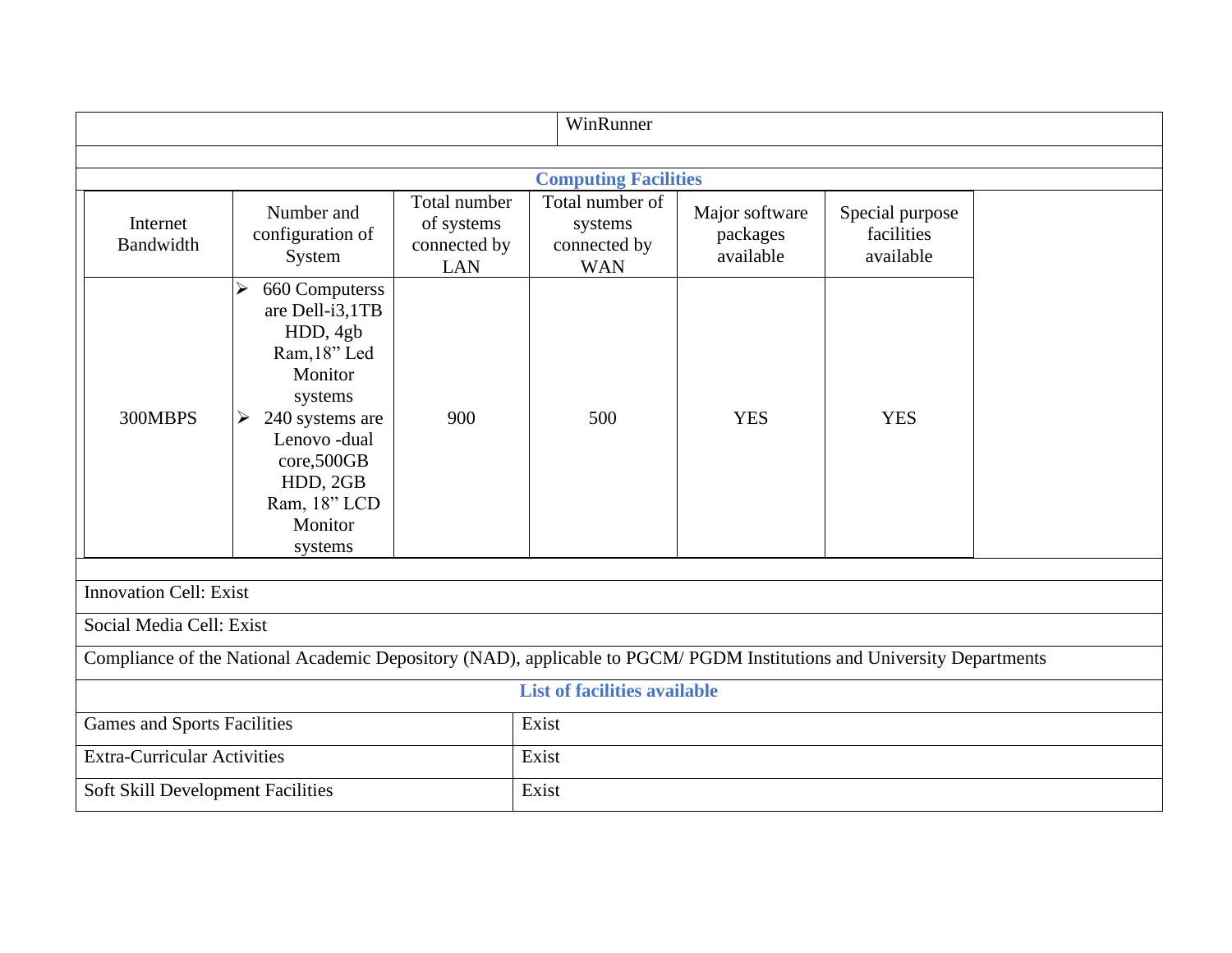| <b>Teaching Learning Process</b>                     |                    |                              |                |  |  |  |  |
|------------------------------------------------------|--------------------|------------------------------|----------------|--|--|--|--|
| Curricula and syllabus for each of the Programmes as |                    | Exist                        |                |  |  |  |  |
| approved by the University                           |                    |                              |                |  |  |  |  |
| Academic Calendar of the University                  |                    | Exist                        |                |  |  |  |  |
| Academic Time Table with the name of the Faculty     |                    | Exist                        |                |  |  |  |  |
| members handling the Course                          |                    |                              |                |  |  |  |  |
| Teaching Load of each Faculty                        |                    | Exist                        |                |  |  |  |  |
| Internal Continuous Evaluation System and place      |                    | Exist                        |                |  |  |  |  |
| Student's Assessment of Faculty, System in place     |                    | Exist                        |                |  |  |  |  |
| For each Post Graduate Courses give the following    |                    |                              |                |  |  |  |  |
| Title of the Course                                  |                    | $\overline{\phantom{a}}$     |                |  |  |  |  |
| Curricula and Syllabi                                |                    |                              |                |  |  |  |  |
| Laboratory facilities exclusive to the Post Graduate |                    |                              |                |  |  |  |  |
| Course                                               |                    |                              |                |  |  |  |  |
| <b>Special Purpose</b>                               |                    |                              |                |  |  |  |  |
| Software, all design tools in case                   |                    | Exist                        |                |  |  |  |  |
| Academic Calendar and frame work                     |                    | As per University Directions |                |  |  |  |  |
| <b>Enrollment of students in the last 3years</b>     |                    |                              |                |  |  |  |  |
| AY 2021-22                                           |                    | AY 2020-21                   | AY 2019-20     |  |  |  |  |
| 682                                                  |                    | 583                          | 501            |  |  |  |  |
| <b>List of Research Projects/ Consultancy Works</b>  |                    |                              |                |  |  |  |  |
| Year                                                 | Number of Projects | Funding agency               | Grant received |  |  |  |  |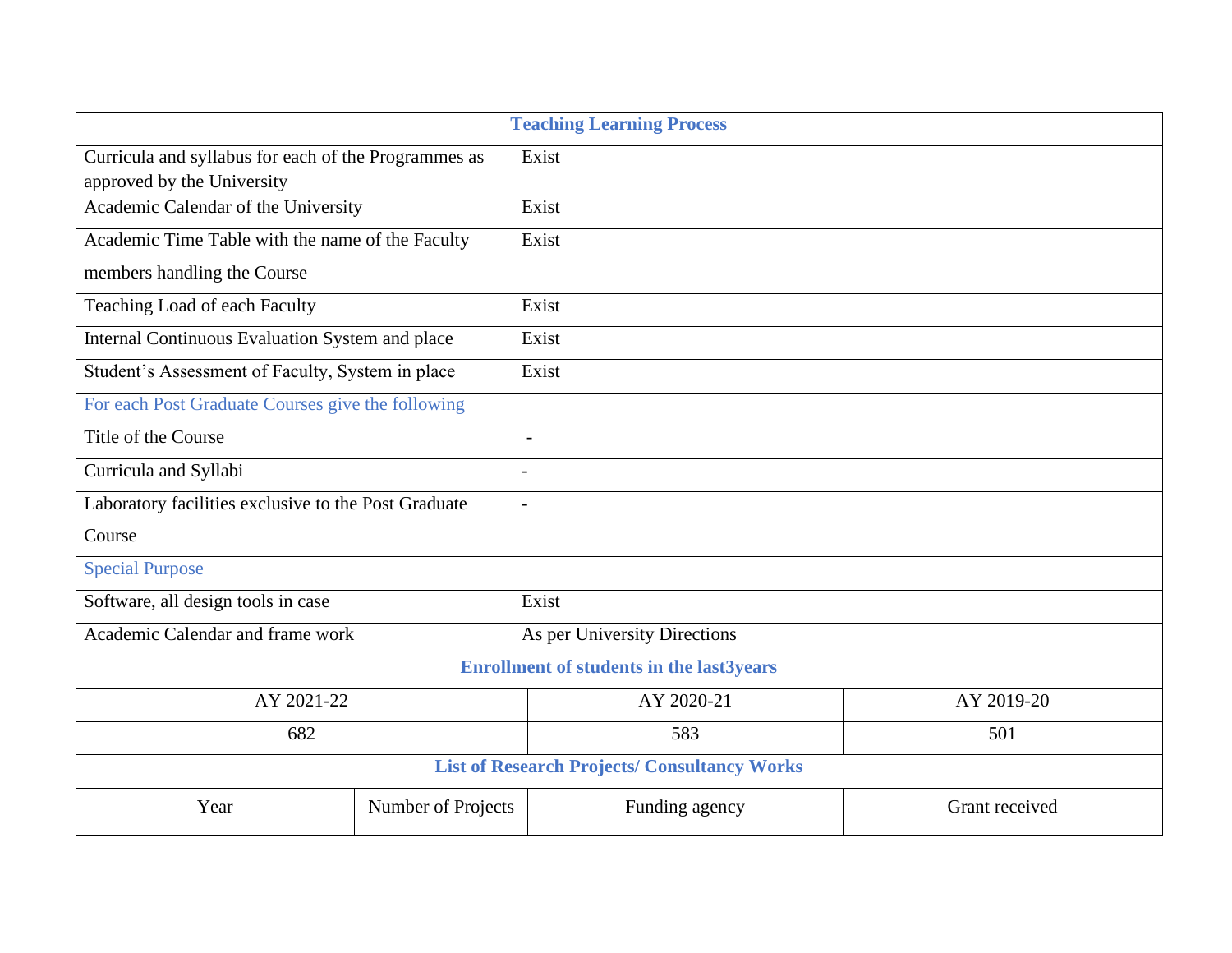|                                                                                    | carried out               |      |            |         |  |  |  |  |
|------------------------------------------------------------------------------------|---------------------------|------|------------|---------|--|--|--|--|
| 2021-22                                                                            | 11                        | 11   |            | 1082311 |  |  |  |  |
| 2020-21                                                                            | 10                        | 11   |            | 1032311 |  |  |  |  |
| 2019-20                                                                            | 10                        | 10   |            | 1145231 |  |  |  |  |
| Publications (if any) out of research in last three years out of master's projects |                           |      |            |         |  |  |  |  |
| AY 2021-22                                                                         | AY 2020-21                |      | AY 2019-20 |         |  |  |  |  |
| 23                                                                                 |                           | 22   |            | 21      |  |  |  |  |
| <b>Industry Linkage:</b>                                                           |                           |      |            |         |  |  |  |  |
| <b>MoUs with Industries (minimum 3)</b>                                            |                           |      |            |         |  |  |  |  |
| 1. Lasya IT solutions Pvt Ltd                                                      |                           |      |            |         |  |  |  |  |
| 2. Siri1 Technologies                                                              |                           |      |            |         |  |  |  |  |
| 4. Carrier Labs                                                                    |                           |      |            |         |  |  |  |  |
| 5. KNR EDU SERVICES PRIVATE LIMITED (Un Academy)                                   |                           |      |            |         |  |  |  |  |
| 5. Kompally IT Entrepreneurs Association (KITEA)                                   |                           |      |            |         |  |  |  |  |
| LoA and subsequent EoA till the current AcademicYear                               |                           |      |            |         |  |  |  |  |
| Available                                                                          |                           |      |            |         |  |  |  |  |
| http://www.mrits.ac.in/aicte.php                                                   |                           |      |            |         |  |  |  |  |
| Account audited statement for the last threeyears                                  |                           |      |            |         |  |  |  |  |
| AY 2021-22                                                                         | AY 20120-21<br>AY 2019-20 |      |            |         |  |  |  |  |
| Under process                                                                      |                           | Done | Done       |         |  |  |  |  |
| <b>Best Practices adopted, if any</b>                                              |                           |      |            |         |  |  |  |  |